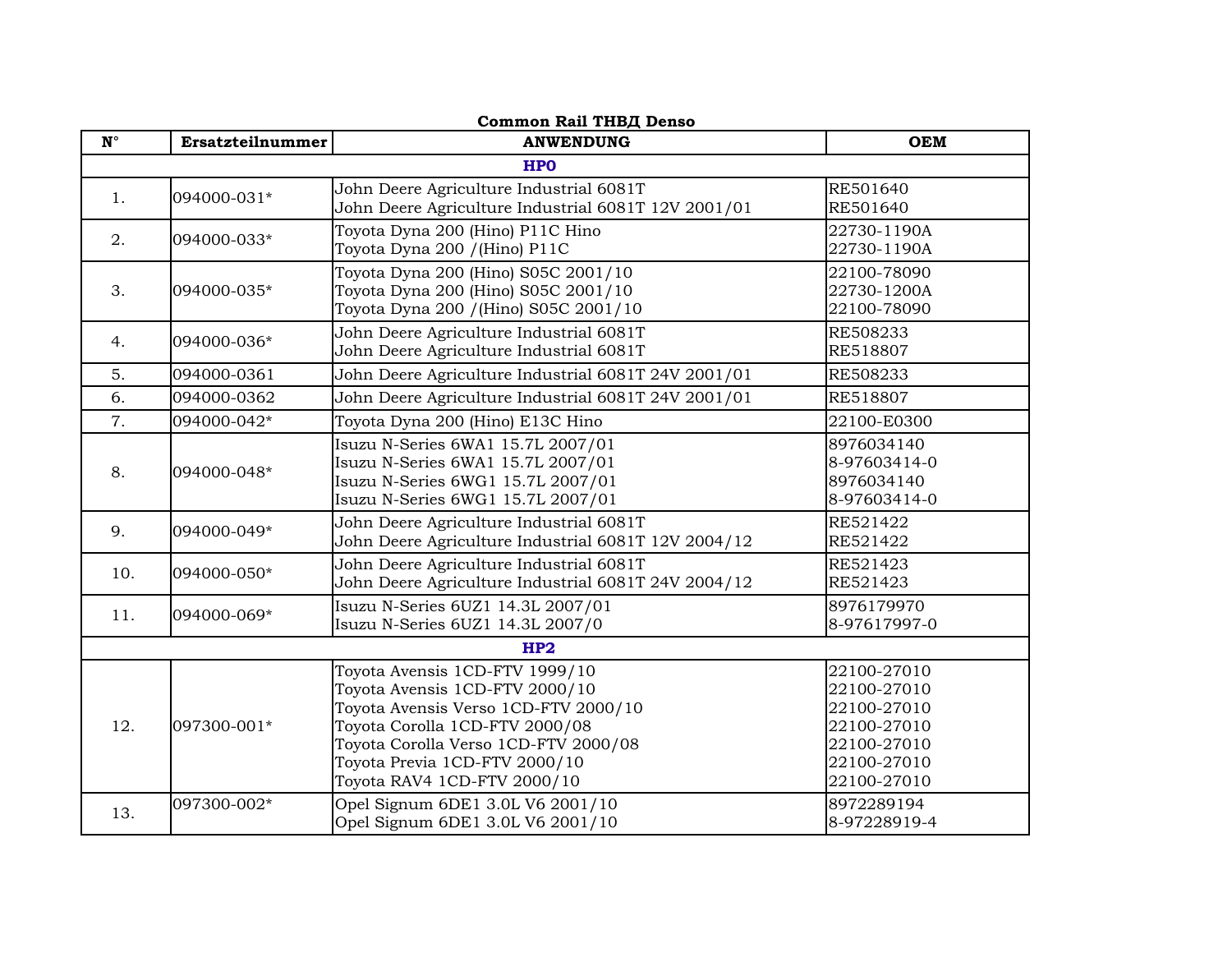| $\mathbf{N}^{\circ}$ | Ersatzteilnummer | <b>ANWENDUNG</b>                          | <b>OEM</b>   |
|----------------------|------------------|-------------------------------------------|--------------|
|                      |                  | Opel Signum 6DE1 3.0L V6 2004/08          | 8972289194   |
|                      |                  | Opel Signum 6DE1 3.0L V6 2004/08          | 8-97228919-4 |
|                      |                  | Opel Vectra 6DE1 3.0L V6 2001/10          | 8972289194   |
|                      |                  | Opel Vectra 6DE1 3.0L V6 2001/10          | 8-97228919-4 |
|                      |                  | Opel Vectra 6DE1 3.0L V6 2004/08          | 8972289194   |
|                      |                  | Opel Vectra 6DE1 3.0L V6 2004/08          | 8-97228919-4 |
|                      |                  | Opel Vectra 6DE2 3.0L V7 2004/08          | 8-97228919-4 |
|                      |                  | Renault Espace 6DE1 3.0L V6 2001/10       | 8972289194   |
|                      |                  | Renault Espace 6DE1 3.0L V6 2001/10       | 8-97228919-4 |
|                      |                  | Renault Espace 6DE1 3.0L V6 2004/08       | 8972289194   |
|                      |                  | Renault Espace 6DE1 3.0L V6 2004/08       | 8-97228919-4 |
|                      |                  | Renault Vel Satis 6DE1 3.0L V6 2001/10    | 8972289194   |
|                      |                  | Renault Vel Satis 6DE1 3.0L V6 2001/10    | 8-97228919-4 |
|                      |                  | Renault Vel Satis 6DE1 3.0L V6 2004/08    | 8972289194   |
|                      |                  | Renault Vel Satis 6DE1 3.0L V6 2004/08    | 8-97228919-4 |
|                      |                  | Saab 9-5 6DE1 3.0L V6 2001/10             | 8972289194   |
|                      |                  | Saab 9-5 6DE1 3.0L V6 2001/10             | 8-97228919-4 |
|                      |                  | Saab 9-5 6DE1 3.0L V6 2004/08             | 8972289194   |
|                      |                  | Saab 9-5 6DE1 3.0L V6 2004/08             | 8-97228919-4 |
|                      |                  | Saab 9-6 6DE2 3.0L V7 2004/08             | 8-97228919-4 |
| 14.                  | 097300-004*      | Toyota Land Cruiser 1KD-FTV 90/95 2000/08 | 22100-30010  |
|                      |                  | Nissan Primera YD22 2001/12               | 167008H80    |
| 15.                  | 097300-005*      | Nissan Primera YD22 2001/12               | 16700-8H80   |
|                      |                  | Nissan X-Trail YD22 2001/09               | 167008H80    |
|                      |                  | Nissan X-Trail YD22 2001/09               | 16700-8H80   |
| 16.                  | 097300-007*      | Toyota Land Cruiser 1KD-FTV 120 2002/08   | 22100-30030  |
|                      |                  | <b>HP3</b>                                |              |
|                      |                  | Toyota 4Runner 2KD-FTV 2001/08            | 22100-30021  |
|                      |                  | Toyota Dyna 2KD-FTV 2001/08               | 22100-30021  |
| 17.                  | 294000-001*      | Toyota Hiace 2KD-FTV 2001/08              | 22100-30021  |
|                      |                  | Toyota Hilux 2KD-FTV 2001/08              | 22100-30021  |
| 18.                  | 294000-004*      | Mazda 6 RF-DI 2002/06                     | RF5C13800    |
|                      |                  | Mazda 6 RF-DI 2005/02                     | RF5C13800    |
|                      |                  | Mazda 6 RF-DI 2009/12                     | RF5C13800    |
|                      |                  | Mazda MPV RF-DI 2002/06                   | RF5C13800    |
|                      |                  | Mazda MPV RF-DI 2005/02                   | RF5C13800    |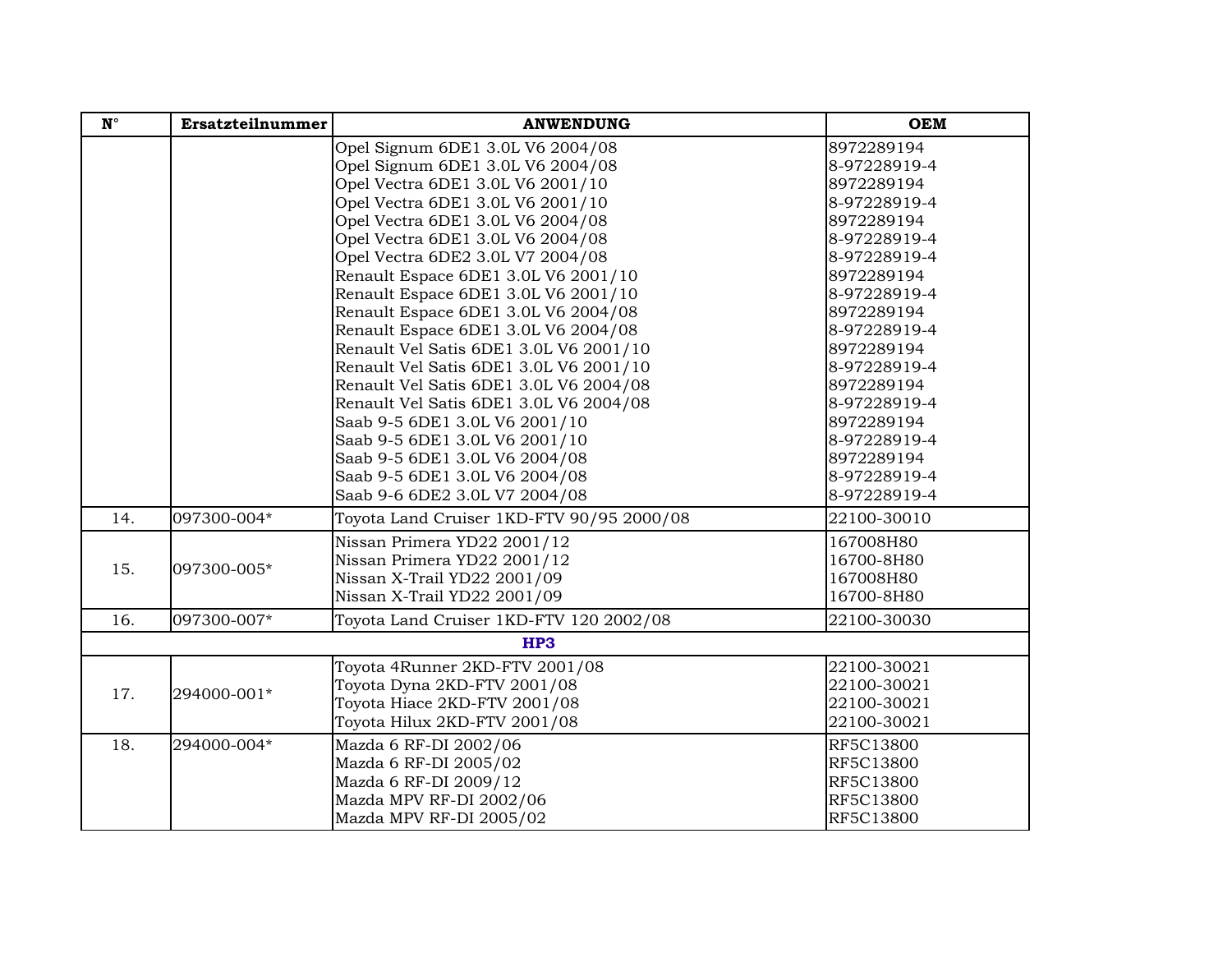| $\mathbf{N}^{\circ}$ | Ersatzteilnummer | <b>ANWENDUNG</b>                                                                                                                                                                                                                                                                                                                                                                       | <b>OEM</b>                                                                                                                                    |
|----------------------|------------------|----------------------------------------------------------------------------------------------------------------------------------------------------------------------------------------------------------------------------------------------------------------------------------------------------------------------------------------------------------------------------------------|-----------------------------------------------------------------------------------------------------------------------------------------------|
|                      |                  | Mazda MPV RF-DI 2009/12                                                                                                                                                                                                                                                                                                                                                                | RF5C13800                                                                                                                                     |
| 19.                  | 294000-005*      | John Deere Tractor 6045 2002/06<br>John Deere Tractor 6045 S350 Tier2 2002/06                                                                                                                                                                                                                                                                                                          | RE507959<br>RE507959                                                                                                                          |
| 20.                  | 294000-006*      | Toyota Avensis 1CD-FTV 2003/09<br>Toyota Avensis Verso 1CD-FTV 2003/09<br>Toyota Corolla 1CD-FTV 2003/09<br>Toyota Corolla Verso 1CD-FTV 2003/09                                                                                                                                                                                                                                       | 22100-0G010<br>22100-0G010<br>22100-0G010<br>22100-0G010                                                                                      |
| 21.                  | 294000-007*      | Opel Combo Z17DTH 2003/08<br>Opel Combo Z17DTH 2003/08<br>Opel Corsa Z17DTH 2003/08<br>Opel Corsa Z17DTH 2003/08<br>Opel Meriva Z17DTH 2003/08<br>Opel Meriva Z17DTH 2003/08                                                                                                                                                                                                           | 897313862*<br>8-97313862*<br>897313862*<br>8-97313862*<br>897313862*<br>8-97313862*                                                           |
| 22.                  | 294000-010*      | Toyota Avensis 1CD-FTV 2003/02<br>Toyota Avensis Verso 1CD-FTV 2003/02<br>Toyota Corolla 1CD-FTV 2003/02<br>Toyota Corolla Verso 1CD-FTV 2003/02                                                                                                                                                                                                                                       | 22100-0G010<br>22100-0G010<br>22100-0G010<br>22100-0G010                                                                                      |
| 23.                  | 294000-012*      | Nissan Almera (Tino) YD22 100kW 2003/01<br>Nissan Almera (Tino) YD22 100kW 2003/01<br>Nissan Almera (Tino) YD22 82kW 2003/01<br>Nissan Almera (Tino) YD22 82kW 2003/01<br>Nissan Primera YD22 100kW 2003/01<br>Nissan Primera YD22 100kW 2003/01<br>Nissan Primera YD22 82kW 2003/01<br>Nissan Primera YD22 82kW 2003/01<br>Nissan X-Trail YD22 2003/09<br>Nissan X-Trail YD22 2003/09 | 16700AW40*<br>16700-AW40*<br>16700AW40*<br>16700-AW40*<br>16700AW40*<br>16700-AW40*<br>16700AW40*<br>16700-AW40*<br>16700AW40*<br>16700-AW40* |
| 24.                  | 294000-016*      | Nissan Almera (Tino) YD22 100kW 2004/01<br>Nissan Almera (Tino) YD22 100kW 2004/01<br>Nissan Primera YD22 100kW 2004/01<br>Nissan Primera YD22 100kW 2004/01<br>Nissan Primera YD22 82kW 2004/01<br>Nissan Primera YD22 82kW 2004/01                                                                                                                                                   | 16700AW42*<br>16700-AW42*<br>16700AW42*<br>16700-AW42*<br>16700AW42*<br>16700-AW42*                                                           |
| 25.                  | 294000-017*      | Toyota Avensis 1CD-FTV 2003/09<br>Toyota Avensis 1CD-FTV 2005/05<br>Toyota Corolla 1CD-FTV 2003/09                                                                                                                                                                                                                                                                                     | 22100-27020<br>22100-27020<br>22100-27020                                                                                                     |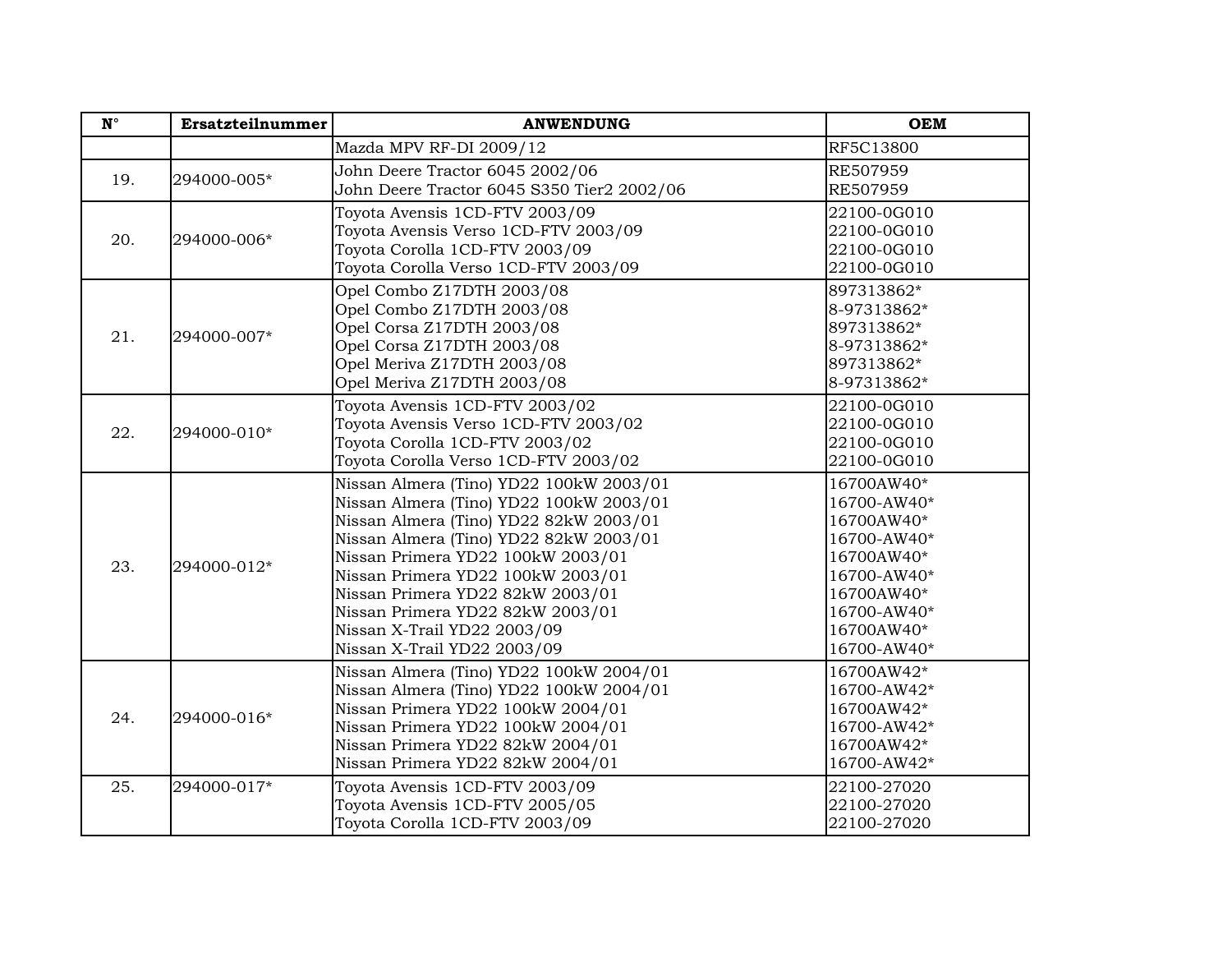| $\mathbf{N}^\circ$ | Ersatzteilnummer | <b>ANWENDUNG</b>                                                                                                                                                                                                                                                                                                                                                                                          | <b>OEM</b>                                                                                                                                         |
|--------------------|------------------|-----------------------------------------------------------------------------------------------------------------------------------------------------------------------------------------------------------------------------------------------------------------------------------------------------------------------------------------------------------------------------------------------------------|----------------------------------------------------------------------------------------------------------------------------------------------------|
|                    |                  | Toyota Corolla 1CD-FTV 2005/05                                                                                                                                                                                                                                                                                                                                                                            | 22100-27020                                                                                                                                        |
| 26.                | 294000-019*      | Toyota Coaster (Hino) N04C 2006/10<br>Toyota Coaster (Hino) N04C 2006/10<br>Toyota Dyna 200 (Hino) N04C 2006/10<br>Toyota Dyna 200 (Hino) N04C 2006/10<br>Toyota Dyna 200 / (Hino) NO4C 2006/10                                                                                                                                                                                                           | 22100-1261C<br>22100-78180<br>22100-1261C<br>22100-78180<br>22100-78180                                                                            |
| 27.                | 294000-023*      | Isuzu D-Max/Rodeo 4JJ1 3.0L 2007/01<br>Isuzu D-Max/Rodeo 4JJ1 3.0L 2007/01<br>Isuzu D-Max/Rodeo 4JK1 2.5L 2007/01<br>Isuzu D-Max/Rodeo 4JK1 2.5L 2007/01                                                                                                                                                                                                                                                  | 8973113737<br>8-97311373-7<br>8973113737<br>8-97311373-7                                                                                           |
| 28.                | 294000-026*      | Isuzu N-Series 4HK1 5.2L 2004/01<br>Isuzu N-Series 4HK1 5.2L 2004/01<br>Isuzu N-Series 4HK2 5.2L 2004/01                                                                                                                                                                                                                                                                                                  | 8973288860<br>8-97328886-0<br>8-97328886-0                                                                                                         |
| 29.                | 294000-029*      | Hyundai County Euro3 2006/12<br>Hyundai County Euro3 2006/12<br>Hyundai Mighty Euro3 2006/12<br>Hyundai Mighty Euro3 2006/12                                                                                                                                                                                                                                                                              | 3310045700<br>33100-45700<br>3310045700<br>33100-45700                                                                                             |
| 30.                | 294000-030*      | Toyota Auris 1AD-FTV 81kW 2007/01<br>Toyota Auris 2AD-FHV 130kW 2007/01<br>Toyota Avensis 1AD-FTV 81kW 2006/07<br>Toyota Avensis 2AD-FHV 130kW 2005/07<br>Toyota Corolla 1AD-FTV 81kW 2006/07<br>Toyota Corolla 2AD-FHV 130kW 2006/10<br>Toyota Corolla Verso 1AD-FTV 81kW 2006/07<br>Toyota Corolla Verso 2AD-FHV 130kW 2005/10<br>Toyota RAV4 1AD-FTV 81kW 2006/07<br>Toyota RAV4 2AD-FHV 130kW 2005/07 | 22100-0R020<br>22100-0R020<br>22100-0R020<br>22100-0R020<br>22100-0R020<br>22100-0R020<br>22100-0R020<br>22100-0R020<br>22100-0R020<br>22100-0R020 |
| 31.                | 294000-031*      | Toyota Auris 1AD-FTV 90kW 2007/01<br>Toyota Avensis 1AD-FTV 90kW 2006/07<br>Toyota Avensis 2AD-FTV 110kW 2005/07<br>Toyota Corolla 1AD-FTV 90kW 2006/07<br>Toyota Corolla Verso 2AD-FTV 100kW 2005/11<br>Toyota RAV4 2AD-FTV 100kW 2005/12                                                                                                                                                                | 22100-0R010<br>22100-0R010<br>22100-0R010<br>22100-0R010<br>22100-0R010<br>22100-0R010                                                             |
| 32.                | 294000-032*      | Toyota Auris 1AD-FTV 90kW 2007/01<br>Toyota Avensis 1AD-FTV 90kW 2006/07<br>Toyota Avensis 2AD-FTV 110kW 2005/07                                                                                                                                                                                                                                                                                          | 22100-0R010<br>22100-0R010<br>22100-0R010                                                                                                          |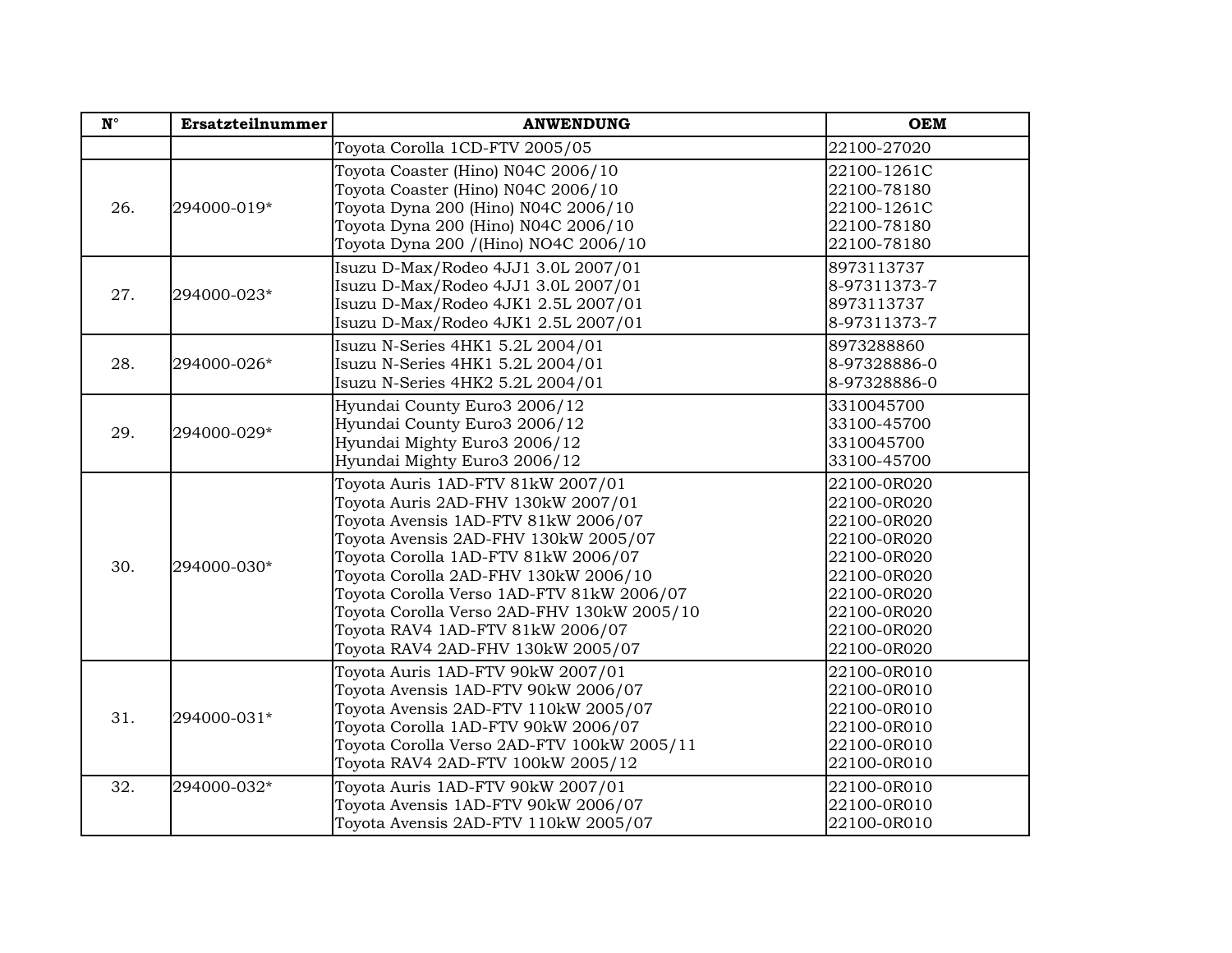| $N^{\circ}$ | Ersatzteilnummer | <b>ANWENDUNG</b>                                                                                                                                                                                                                                                                                                                                                           | <b>OEM</b>                                                                                                                   |
|-------------|------------------|----------------------------------------------------------------------------------------------------------------------------------------------------------------------------------------------------------------------------------------------------------------------------------------------------------------------------------------------------------------------------|------------------------------------------------------------------------------------------------------------------------------|
|             |                  | Toyota Corolla 1AD-FTV 90kW 2006/07<br>Toyota Corolla Verso 2AD-FTV 100kW 2005/11<br>Toyota RAV4 2AD-FTV 100kW 2005/12                                                                                                                                                                                                                                                     | 22100-0R010<br>22100-0R010<br>22100-0R010                                                                                    |
| 33.         | 294000-035*      | Toyota Hiace 2KD-FTV 2005/07<br>Toyota Hilux 2KD-FTV 2005/07                                                                                                                                                                                                                                                                                                               | 22100-0L020<br>22100-0L020                                                                                                   |
| 34.         | 294000-036*      | Isuzu N-Series 4HK1 5.2L 2007/01<br>Isuzu N-Series 4HK1 5.2L 2007/01<br>Toyota Dyna 1KD-FTV Euro4 2006/10<br>Toyota Hiace 2KD-FTV Euro4 2006/10<br>Toyota Hilux 1KD-FTV Euro4 2006/10<br>Toyota Hilux 2KD-FTV Euro4 2006/10<br>Toyota Land Cruiser 1KD-FTV Euro4 2006/10                                                                                                   | 8973060448<br>8-97306044-8<br>22100-30040<br>22100-30040<br>22100-30040<br>22100-30040<br>22100-30040                        |
| 35.         | 294000-037*      | Nissan Navara YD25 Euro3 2005/07<br>Nissan Navara YD25 Euro3 2005/07<br>Nissan Pathfinder YD25 Euro3 2005/03<br>Nissan Pathfinder YD25 Euro3 2005/03                                                                                                                                                                                                                       | 16700EB30*<br>16700-EB30*<br>16700EB30*<br>16700-EB30*                                                                       |
| 36.         | 294000-038*      | Toyota Land Cruiser 1KD-FTV Euro3 2004/09                                                                                                                                                                                                                                                                                                                                  | 22100-30050                                                                                                                  |
| 37.         | 294000-039*      | John Deere Tractor 4045T 6068T S350 Tier3 (4 cil.) 2005/05<br>John Deere Tractor 4045T S350 2005/05                                                                                                                                                                                                                                                                        | RE522595<br>RE522595                                                                                                         |
| 38.         | 294000-0400      | Citroën Jumper PUMA (I4) 2.2L (HDI) 2006/01<br>Citroën Jumper PUMA (I4) 2.2L (HDI) 2006/01<br>Fiat Ducato PUMA (I4) 2.2L (JTD) 2006/01<br>Fiat Ducato PUMA (I4) 2.2L (JTD) 2006/01<br>Ford Transit PUMA (I4) 2.2L (TDCi) 2006/01<br>Ford Transit PUMA (I4) 2.2L (TDCi) 2006/01<br>Peugeot Boxer PUMA (I4) 2.2L (HDI) 2006/01<br>Peugeot Boxer PUMA (I4) 2.2L (HDI) 2006/01 | 6C1Q9B395AB<br>6C1Q-9B395-AB<br>6C1Q9B395AB<br>6C1Q-9B395-AB<br>6C1Q9B395AB<br>6C1Q-9B395-AB<br>6C1Q9B395AB<br>6C1Q-9B395-AB |
| 39.         | 294000-0402      | Citroën Jumper PUMA (I4) 2.2L (HDI) 2007/02<br>Citroën Jumper PUMA (I4) 2.2L (HDI) 2007/02<br>Fiat Ducato PUMA (I4) 2.2L (JTD) 2007/02<br>Fiat Ducato PUMA (I4) 2.2L (JTD) 2007/02<br>Ford Transit PUMA (I4) 2.2L (TDCi) 2007/02<br>Ford Transit PUMA (I4) 2.2L (TDCi) 2007/02<br>Peugeot Boxer PUMA (I4) 2.2L (HDI) 2007/02<br>Peugeot Boxer PUMA (I4) 2.2L (HDI) 2007/02 | 6C1Q9B395AD<br>6C1Q-9B395-AD<br>6C1Q9B395AD<br>6C1Q-9B395-AD<br>6C1Q9B395AD<br>6C1Q-9B395-AD<br>6C1Q9B395AD<br>6C1Q-9B395-AD |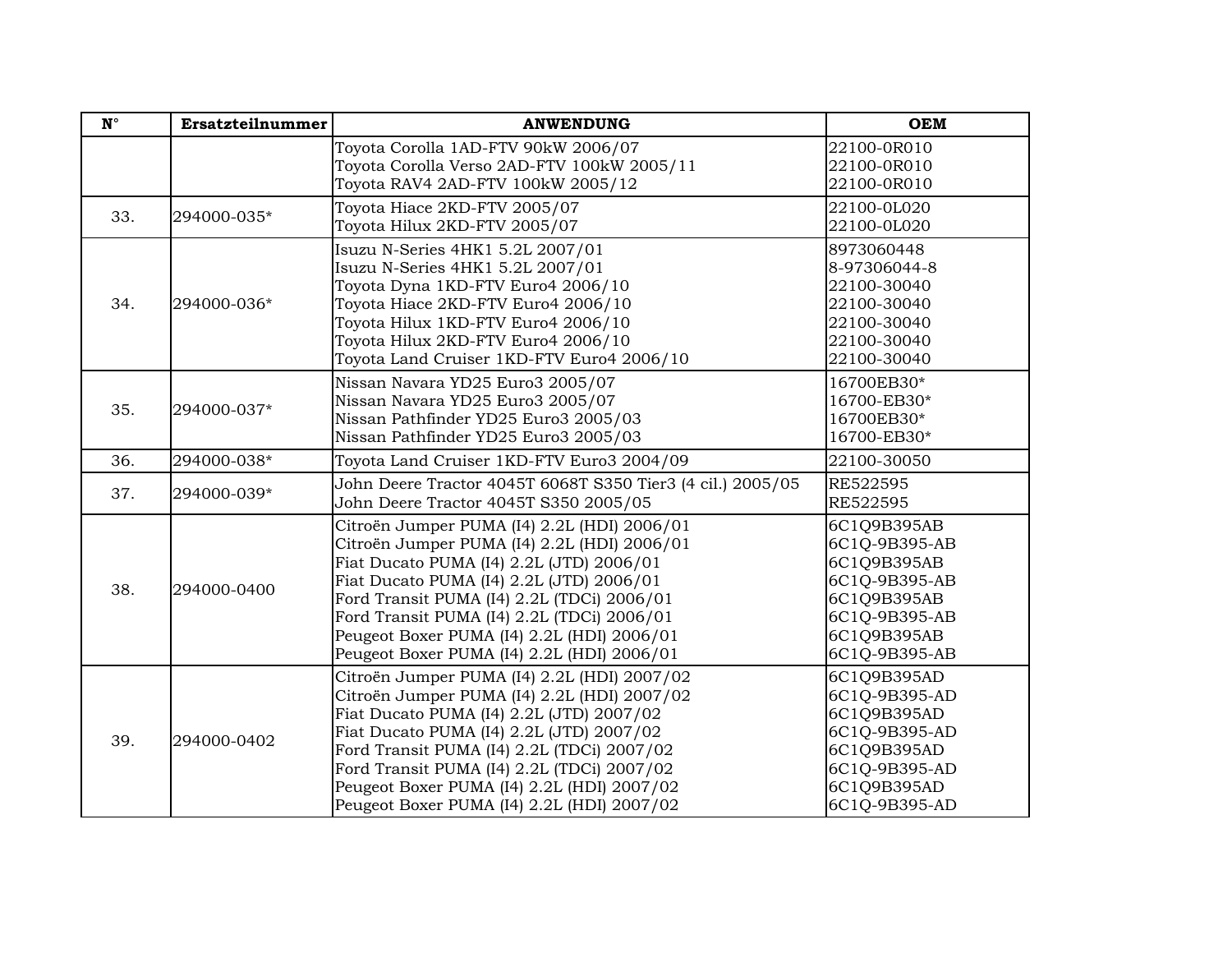| $\mathbf{N}^{\circ}$ | Ersatzteilnummer | <b>ANWENDUNG</b>                                                                                                                                                                                                                                                                                     | <b>OEM</b>                                                                                                       |
|----------------------|------------------|------------------------------------------------------------------------------------------------------------------------------------------------------------------------------------------------------------------------------------------------------------------------------------------------------|------------------------------------------------------------------------------------------------------------------|
| 40.                  | 294000-041*      | Ford Transit PUMA (I4) 2.4L (TDCi) 2006/01<br>Ford Transit PUMA (I4) 2.4L (TDCi) 2006/01<br>Land Rover Defender PUMA (I4) 2.4 TD 2006/01<br>Land Rover Defender PUMA (I4) 2.4 TD 2006/01                                                                                                             | 6C1Q9B395BB<br>6C1Q-9B395-BB<br>6C1Q9B395BB<br>6C1Q-9B395-BB                                                     |
| 41.                  | 294000-042*      | Mazda 3 RF-DI 2005/06<br>Mazda 3 RF-DI 2008/06<br>Mazda 5 RF-DI 2005/06<br>Mazda 5 RF-DI 2008/06<br>Mazda 6 RF-DI 2005/06<br>Mazda 6 RF-DI 2008/06                                                                                                                                                   | RF7J13800<br>RF7J13800<br>RF7J13800<br>RF7J13800<br>RF7J13800<br>RF7J13800                                       |
| 42.                  | 294000-043*      | Hyundai County 3.9 Euro4 2008/02<br>Hyundai Mighty 3.9 Euro4 2008/01<br>Toyota Hiace 2KD-FTV 2006/09<br>Toyota Hilux 2KD-FTV 2006/09                                                                                                                                                                 | 22100-30060<br>22100-30060<br>22100-30060<br>22100-30060                                                         |
| 43.                  | 294000-044+      | Toyota Hilux 2KD-FTV 2004/06                                                                                                                                                                                                                                                                         | 22100-0L030                                                                                                      |
| 44.                  | 294000-047*      | Nissan X-Trail YD22 Euro3 2005/10<br>Nissan X-Trail YD22 Euro3 2005/10<br>Nissan X-Trail YD22 Euro4 2006/02<br>Nissan X-Trail YD22 Euro4 2006/02                                                                                                                                                     | 16700ES60*<br>16700-ES60*<br>16700ES60*<br>16700-ES60*                                                           |
| 45.                  | 294000-049*      | Isuzu N-Series 4JJ1 3.0L 2007/01<br>Isuzu N-Series 4JJ1 3.0L 2007/01                                                                                                                                                                                                                                 | 8973815552<br>8-97381555-2                                                                                       |
| 46.                  | 294000-0501      | Opel Astra Z17DTJ Z17DTR Euro4 2007/01<br>Opel Astra Z17DTJ Z17DTR Euro4 2007/01<br>Opel Corsa Z17DTR Euro4 2007/01<br>Opel Corsa Z17DTR Euro4 2007/01<br>Opel Meriva Z17DT Euro4 2007/01<br>Opel Meriva Z17DT Euro4 2007/01<br>Opel Zafira Z17DTJ Euro4 2007/01<br>Opel Zafira Z17DTJ Euro4 2007/01 | 897376269*<br>8-97376269*<br>897376269*<br>8-97376269*<br>897376269*<br>8-97376269*<br>897376269*<br>8-97376269* |
| 47.                  | 294000-0502      | Opel Astra Z17DTJ Z17DTR Euro4 2008/04<br>Opel Astra Z17DTJ Z17DTR Euro4 2008/04<br>Opel Astra Z17DTJ Z17DTR Euro4 2009/01<br>Opel Astra Z17DTJ Z17DTR Euro4 2009/01<br>Opel Corsa Z17DTR Euro4 2008/04<br>Opel Corsa Z17DTR Euro4 2008/04                                                           | 898103028*<br>8-98103028*<br>898103028*<br>8-98103028*<br>898103028*<br>8-98103028*                              |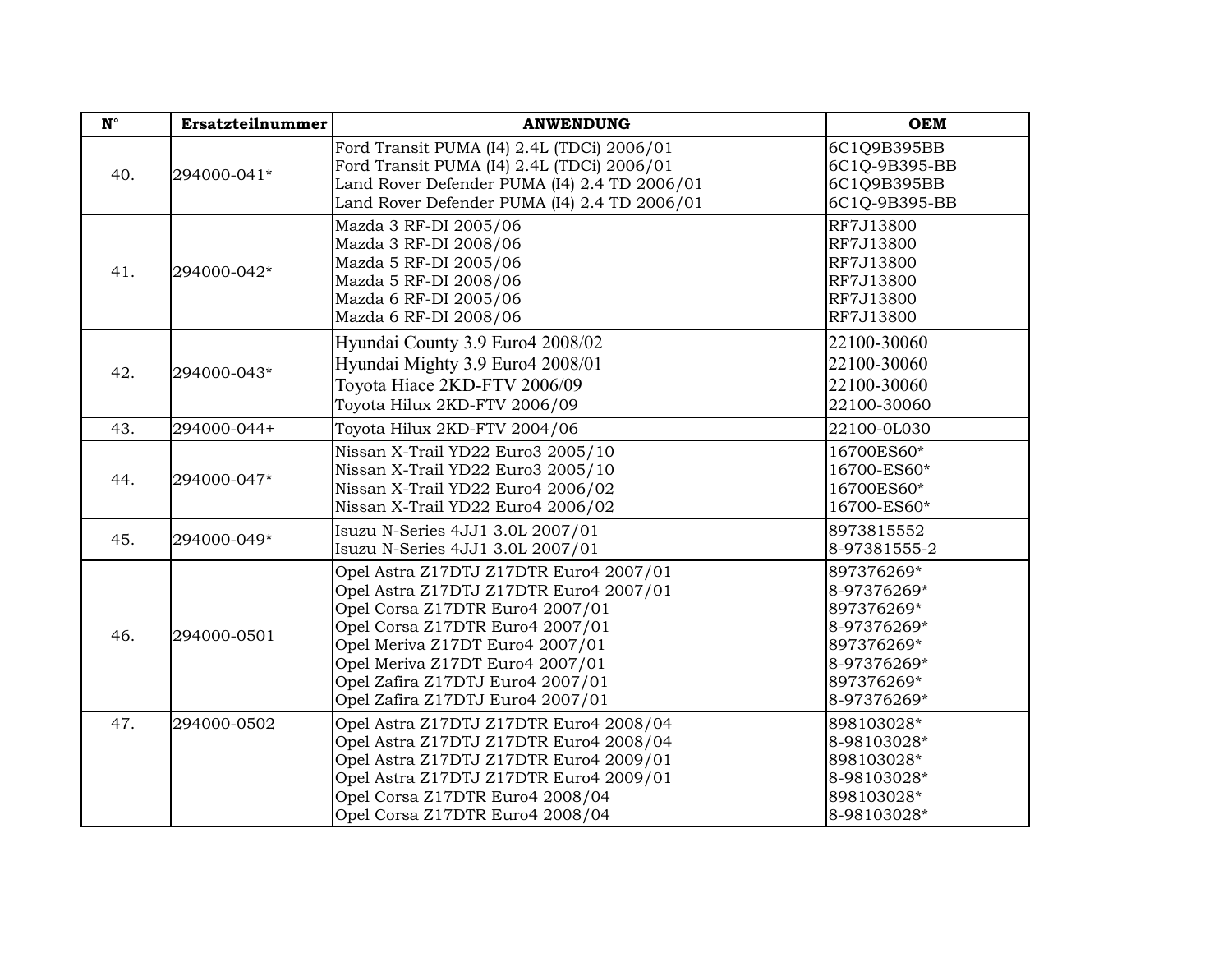| $\mathbf{N}^{\circ}$ | Ersatzteilnummer | <b>ANWENDUNG</b>                                                                                                                                                                                                                                                                                                                                                                                                              | <b>OEM</b>                                                                                                                          |
|----------------------|------------------|-------------------------------------------------------------------------------------------------------------------------------------------------------------------------------------------------------------------------------------------------------------------------------------------------------------------------------------------------------------------------------------------------------------------------------|-------------------------------------------------------------------------------------------------------------------------------------|
|                      |                  | Opel Meriva Z17DT Euro4 2008/04<br>Opel Meriva Z17DT Euro4 2008/04<br>Opel Zafira Z17DTJ Euro4 2008/04<br>Opel Zafira Z17DTJ Euro4 2008/04<br>Opel Zafira Z17DTJ Z17DTR Euro4 2009/01<br>Opel Zafira Z17DTJ Z17DTR Euro4 2009/01                                                                                                                                                                                              | 898103028*<br>8-98103028*<br>898103028*<br>8-98103028*<br>898103028*<br>8-98103028*                                                 |
| 48.                  | 294000-051*      | Toyota Hiace 2KD-FTV 2005/08<br>Toyota Hilux 2KD-FTV 2005/08                                                                                                                                                                                                                                                                                                                                                                  | 22100-30070<br>22100-30070                                                                                                          |
| 49.                  | 294000-052*      | Toyota Hilux 2KD-FTV 2004/06                                                                                                                                                                                                                                                                                                                                                                                                  | 22100-30080                                                                                                                         |
| 50.                  | 294000-053*      | Nissan Cabstar YD25 Euro4 2006/10<br>Nissan Cabstar YD25 Euro4 2006/10<br>Nissan Navara YD25 Euro4 2006/10<br>Nissan Navara YD25 Euro4 2006/10<br>Nissan Pathfinder YD25 Euro4 2006/10<br>Nissan Pathfinder YD25 Euro4 2006/10                                                                                                                                                                                                | 16700EC00*<br>16700-EC00*<br>16700EC00*<br>16700-EC00*<br>16700EC00*<br>16700-EC00*                                                 |
| 51.                  | 294000-055*      | Toyota 4Runner 2KD-FTV 2005/07<br>Toyota Dyna 2KD-FTV 2005/07<br>Toyota Hiace 2KD-FTV 2005/07<br>Toyota Hilux 2KD-FTV 2005/07                                                                                                                                                                                                                                                                                                 | 22100-30021<br>22100-30021<br>22100-30021<br>22100-30021                                                                            |
| 52.                  | 294000-056*      | John Deere Tractor 4045T 6068T S350 Tier3 (4 cil.) 2005/12<br>John Deere Tractor 6068T S350 2005/12                                                                                                                                                                                                                                                                                                                           | RE527528<br>RE527528                                                                                                                |
| 53.                  | 294000-057*      | Isuzu Foward 4HK1 5.2L 2004/01<br>Isuzu Foward 4HK1 5.2L 2004/01                                                                                                                                                                                                                                                                                                                                                              | 8973865570<br>8-97386557-0                                                                                                          |
| 54.                  | 294000-059*      | Toyota Dyna 200 (Hino) N04C Euro3 2006/09<br>Toyota Dyna 200 (Hino) N04C Euro3 2006/09<br>Toyota Dyna 200 (Hino) N04C Euro4 2006/09<br>Toyota Dyna 200 (Hino) N04C Euro4 2006/09<br>Toyota Dyna 200 (Hino) N04C Euro5 12V 2009/05<br>Toyota Dyna 200 (Hino) N04C Euro5 12V 2009/05<br>Toyota Dyna 200 (Hino) N04C Euro5 24V 2009/05<br>Toyota Dyna 200 (Hino) N04C Euro5 24V 2009/05<br>Toyota Dyna 200 / (Hino) NO4C 2006/09 | 22100-78230<br>22100-E0060<br>22100-78230<br>22100-E0060<br>22100-78230<br>22100-E0060<br>22100-78230<br>22100-E0060<br>22100-78230 |
| 55.                  | 294000-062*      | Mazda 3 R2 200MPa 2009/04<br>Mazda 6 R2 200MPa 2009/01<br>Mazda CX-7 R2 200MPa 2009/01                                                                                                                                                                                                                                                                                                                                        | R2AA13800<br>R2AA13800<br>R2AA13800                                                                                                 |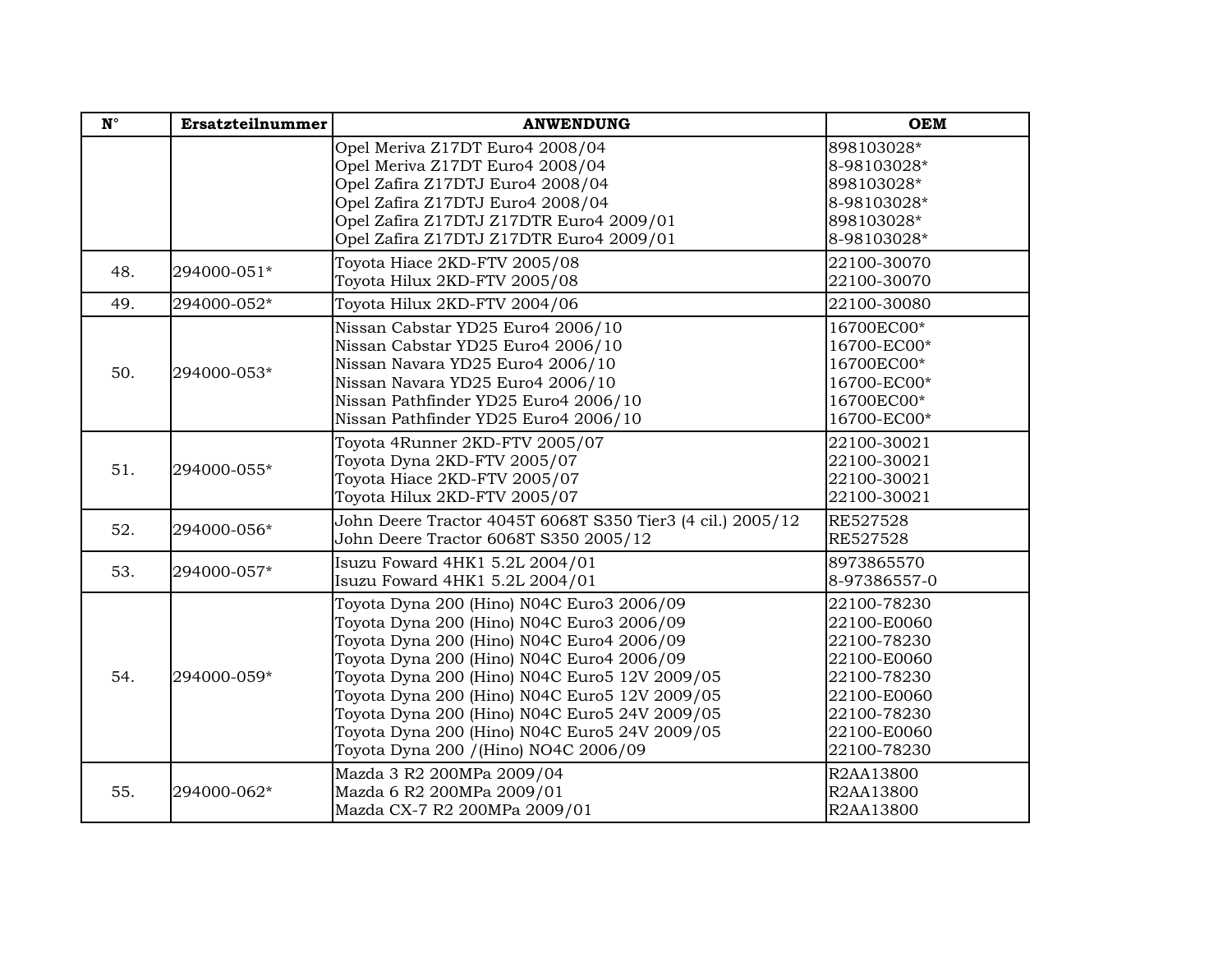| $\mathbf{N}^\circ$ | Ersatzteilnummer | <b>ANWENDUNG</b>                                                                                                                                                                                                                                                                                                                                                                                                                                                                    | <b>OEM</b>                                                                                                                                                        |
|--------------------|------------------|-------------------------------------------------------------------------------------------------------------------------------------------------------------------------------------------------------------------------------------------------------------------------------------------------------------------------------------------------------------------------------------------------------------------------------------------------------------------------------------|-------------------------------------------------------------------------------------------------------------------------------------------------------------------|
| 56.                | 294000-069*      | Kubota Industrial V3800DI 2006/11                                                                                                                                                                                                                                                                                                                                                                                                                                                   | 1J574-50502                                                                                                                                                       |
| 57.                | 294000-070*      | Toyota Dyna 1KD-FTV Euro4 2007/06<br>Toyota Dyna 1KD-FTV Euro4 2010/04<br>Toyota Hiace 1KD-FTV Euro4 2010/04<br>Toyota Hiace 2KD-FTV 2007/06<br>Toyota Hiace 2KD-FTV Euro4 2007/10<br>Toyota Hilux 1KD-FTV Euro4 2007/06<br>Toyota Hilux 1KD-FTV Euro4 2010/04<br>Toyota Hilux 2KD-FTV 2007/06<br>Toyota Hilux 2KD-FTV Euro4 2007/06<br>Toyota Land Cruiser 1KD-FTV Euro4 2007/06                                                                                                   | 22100-30090<br>22100-30090<br>22100-30090<br>22100-30090<br>22100-30090<br>22100-30090<br>22100-30090<br>22100-30090<br>22100-30090<br>22100-30090                |
| 58.                | 294000-071*      | Toyota Auris 1AD-FTV DPF (CCO) 2009/01<br>Toyota Auris 2AD-FHV DPNR A110kW<br>Toyota Auris 2AD-FHV DPNR M130kW<br>Toyota Avensis 1AD-FTV DPF (CCO) 2009/01<br>Toyota Avensis 2AD-FHV DPNR A110kW 2009/01<br>Toyota Avensis 2AD-FHV DPNR M130kW 2009/01<br>Toyota Avensis 2AD-FTV DPF 2009/01<br>Toyota Corolla 1AD-FTV DPF (CCO) 2009/01<br>Toyota Corolla Verso 1AD-FTV DPF (CCO) 2009/01<br>Toyota Corolla Verso 2AD-FHV DPF 2009/01<br>Toyota Corolla Verso 2AD-FHV DPNR 2009/01 | 22100-0R040<br>22100-0R040<br>22100-0R040<br>22100-0R040<br>22100-0R040<br>22100-0R040<br>22100-0R040<br>22100-0R040<br>22100-0R040<br>22100-0R040<br>22100-0R040 |
| 59.                | 294000-073*      | Hyundai County 3.9L Euro4 2008/02<br>Hyundai County 3.9L Euro4 2008/02<br>Hyundai Mighty 3.9L Euro4 2008/01<br>Hyundai Mighty 3.9L Euro4 2008/01                                                                                                                                                                                                                                                                                                                                    | 3310048000<br>33100-48000<br>3310048000<br>33100-48000                                                                                                            |
| 60.                | 294000-075*      | John Deere Tractor 4045T 6068T S350 Tier3 (4 cil.) 2007/10                                                                                                                                                                                                                                                                                                                                                                                                                          | <b>RE533507</b>                                                                                                                                                   |
| 61.                | 294000-076*      | Subaru Legacy EE20 2008/01<br>Subaru Outback EE20 2008/01                                                                                                                                                                                                                                                                                                                                                                                                                           | 16625AA010<br>16625AA010                                                                                                                                          |
| 62.                | 294000-084*      | Kubota Industrial A68T1 2008/02                                                                                                                                                                                                                                                                                                                                                                                                                                                     | 1G410-50501                                                                                                                                                       |
| 63.                | 294000-085*      | Toyota Avensis 1CD-FTV 2008/01<br>Toyota Avensis Verso 1CD-FTV 2008/01<br>Toyota Corolla 1CD-FTV 2008/01<br>Toyota Corolla Verso 1CD-FTV 2008/01                                                                                                                                                                                                                                                                                                                                    | 22100-0G011<br>22100-0G011<br>22100-0G011<br>22100-0G011                                                                                                          |
| 64.                | 294000-086*      | Toyota Auris 1AD-FTV 81kW 2008/01                                                                                                                                                                                                                                                                                                                                                                                                                                                   | 22100-0R021                                                                                                                                                       |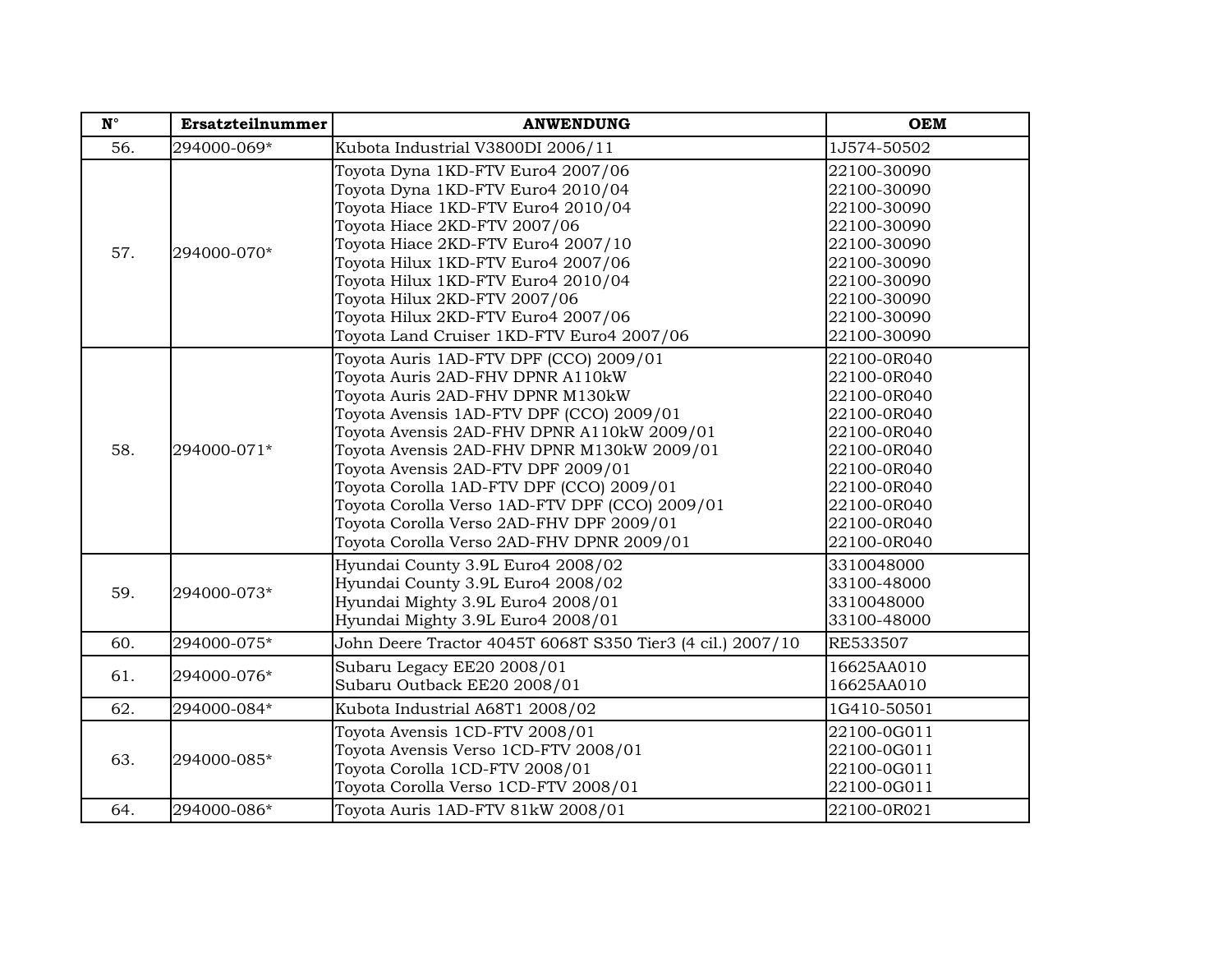| $\mathbf{N}^{\circ}$ | Ersatzteilnummer | <b>ANWENDUNG</b>                                                                                                                                                                                                                                                                                                       | <b>OEM</b>                                                                                                           |
|----------------------|------------------|------------------------------------------------------------------------------------------------------------------------------------------------------------------------------------------------------------------------------------------------------------------------------------------------------------------------|----------------------------------------------------------------------------------------------------------------------|
|                      |                  | Toyota Auris 2AD-FHV 130kW 2008/01<br>Toyota Avensis 1AD-FTV 81kW 2008/01<br>Toyota Avensis 2AD-FHV 130kW 2008/01                                                                                                                                                                                                      | 22100-0R021<br>22100-0R021<br>22100-0R021                                                                            |
|                      |                  | Toyota Corolla 1AD-FTV 81kW 2008/01<br>Toyota Corolla 2AD-FHV 130kW 2008/01<br>Toyota Corolla Verso 1AD-FTV 81kW 2008/01<br>Toyota Corolla Verso 2AD-FHV 130kW 2008/01<br>Toyota Corolla Verso 2AD-FTV 2008/01<br>Toyota RAV4 1AD-FTV 81kW 2008/01<br>Toyota RAV4 2AD-FHV 130kW 2008/01<br>Toyota RAV4 2AD-FTV 2008/01 | 22100-0R021<br>22100-0R021<br>22100-0R021<br>22100-0R021<br>22100-0R021<br>22100-0R021<br>22100-0R021<br>22100-0R021 |
| 65.                  | 294000-087*      | Toyota Auris 1AD-FTV 90kW 2008/01<br>Toyota Avensis 1AD-FTV 90kW 2008/01<br>Toyota Avensis 2AD-FTV 110kW 2008/01<br>Toyota Corolla 1AD-FTV 90kW 2008/01<br>Toyota Corolla Verso 2AD-FTV 100kW 2008/01<br>Toyota RAV4 2AD-FTV 2008/01                                                                                   | 22100-0R011<br>22100-0R011<br>22100-0R011<br>22100-0R011<br>22100-0R011<br>22100-0R011                               |
| 66.                  | 294000-088*      | Lexus IS220 2AD-FHV 130kW Euro4 2008/01<br>Lexus IS220 2AD-FHV 130kW Euro4 2008/01                                                                                                                                                                                                                                     | 221000R031<br>22100-0R031                                                                                            |
| 67.                  | 294000-089*      | Toyota Hilux 2KD-FTV 2008/01                                                                                                                                                                                                                                                                                           | 22100-0L050                                                                                                          |
| 68.                  | 294000-090*      | Toyota Dyna 2KD-FTV Estándar 2010/08<br>Toyota Hiace 1KD-FTV Euro4 2010/04<br>Toyota Hiace 2KD-FTV 2008/01<br>Toyota Hiace 2KD-FTV Estándar 2010/08<br>Toyota Hilux 1KD-FTV Euro4 2010/04<br>Toyota Hilux 2KD-FTV 2008/01<br>Toyota Hilux 2KD-FTV Estándar 2010/08                                                     | 22100-0L060<br>22100-0L060<br>22100-0L060<br>22100-0L060<br>22100-0L060<br>22100-0L060<br>22100-0L060                |
| 69.                  | 294000-091*      | Toyota Dyna 2KD-FTV Bajo lub. 2010/08<br>Toyota Hiace 2KD-FTV Bajo lub. 2010/08<br>Toyota Hilux 2KD-FTV Bajo lub. 2010/08<br>Toyota Hilux 2KD-FTV Euro4 2010/04                                                                                                                                                        | 22100-0L070-A<br>22100-0L070-A<br>22100-0L070-A<br>22100-0L070                                                       |
| 70.                  | 294000-092*      | Toyota Hiace 2KD-FTV 2006/09<br>Toyota Hilux 2KD-FTV 2006/09                                                                                                                                                                                                                                                           | 22100-30100<br>22100-30100                                                                                           |
| 71.                  | 294000-093*      | Toyota Dyna 2KD-FTV Estándar 2010/08<br>Toyota Hiace 2KD-FTV 2008/01<br>Toyota Hiace 2KD-FTV Estándar 2010/08                                                                                                                                                                                                          | 22100-30110-A<br>22100-30110<br>22100-30110-A                                                                        |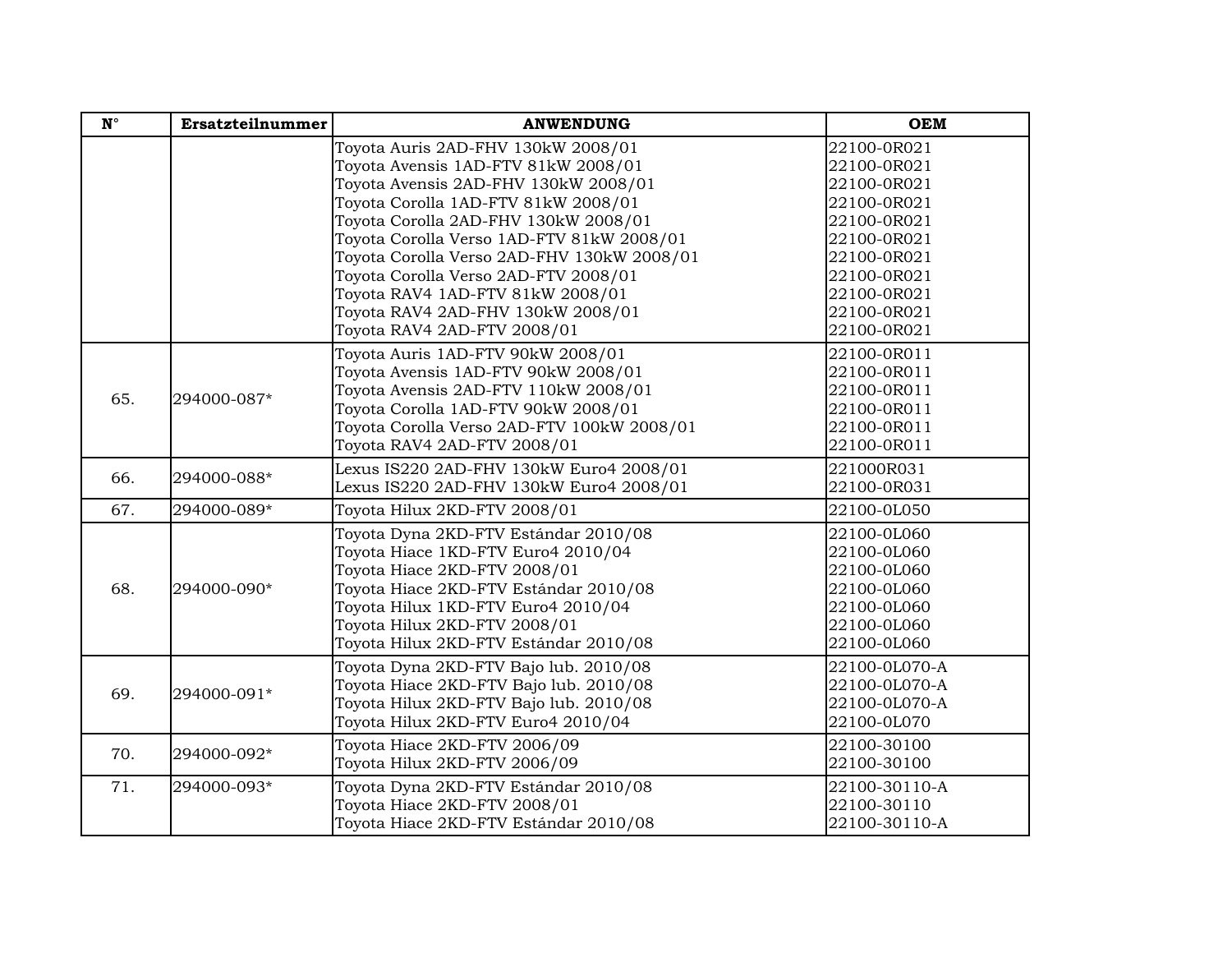| $\mathbf{N}^{\circ}$ | Ersatzteilnummer | <b>ANWENDUNG</b>                                                                                                                                                                                                                                                                                                                                                                 | <b>OEM</b>                                                                                                                                         |
|----------------------|------------------|----------------------------------------------------------------------------------------------------------------------------------------------------------------------------------------------------------------------------------------------------------------------------------------------------------------------------------------------------------------------------------|----------------------------------------------------------------------------------------------------------------------------------------------------|
|                      |                  | Toyota Hilux 2KD-FTV 2008/01<br>Toyota Hilux 2KD-FTV Estándar 2010/08                                                                                                                                                                                                                                                                                                            | 22100-30110<br>22100-30110-A                                                                                                                       |
| 72.                  | 294000-094*      | Toyota Dyna 2KD-FTV Bajo lub. 2010/08<br>Toyota Hiace 2KD-FTV Bajo lub. 2010/08<br>Toyota Hilux 2KD-FTV Bajo lub. 2010/08<br>Toyota Hilux 2KD-FTV Euro4 2010/04                                                                                                                                                                                                                  | 22100-30120<br>22100-30120<br>22100-30120<br>22100-30120                                                                                           |
| 73.                  | 294000-095*      | Ford Transit PUMA (I4) 2.4L (TDCi) 2008/04<br>Ford Transit PUMA (I4) 2.4L (TDCi) 2008/04<br>Ford Transit PUMA (I4) 2.4L (TDCi) 2009/06<br>Ford Transit PUMA (I4) 2.4L (TDCi) 2009/06<br>Ford Transit PUMA (I5) 3.2L (TDCi) 2008/01<br>Ford Transit PUMA (I5) 3.2L (TDCi) 2008/01<br>Land Rover Defender PUMA (I4) 2.4 TD 2007/02<br>Land Rover Defender PUMA (I4) 2.4 TD 2007/02 | 6C1Q9B395BD<br>6C1Q-9B395-BD<br>6C1Q9B395BD<br>6C1Q-9B395-BD<br>6C1Q9B395BD<br>6C1Q-9B395-BD<br>6C1Q9B395BD<br>6C1Q-9B395-BD                       |
| 74.                  | 294000-098*      | Subaru Forester EE20 2008/07<br>Subaru Impreza EE20 2008/10                                                                                                                                                                                                                                                                                                                      | 16625AA020<br>16625AA020                                                                                                                           |
| 75.                  | 294000-099*      | Mitsubishi ASX 4N13 Euro5 2010/06<br>Mitsubishi Lancer 4N13 Euro5 2010/06<br>Mitsubishi Outlander 4N14 Euro5 2010/06                                                                                                                                                                                                                                                             | 1460A043<br>1460A043<br>1460A043                                                                                                                   |
| 76.                  | 294000-100*      | Opel Astra A17DTR Euro5 2010/01<br>Opel Astra A17DTR Euro5 2010/01<br>Opel Combo A17DTR Euro5 2010/01<br>Opel Combo A17DTR Euro5 2010/01<br>Opel Corsa A17DTR Euro5 2010/01<br>Opel Corsa A17DTR Euro5 2010/01<br>Opel Meriva A17DT Euro5 2010/01<br>Opel Meriva A17DT Euro5 2010/01<br>Opel Zafira A17DTR Euro5 2010/01<br>Opel Zafira A17DTR Euro5 2010/01                     | 55567740CA<br>5-5567740C-A<br>55567740CA<br>5-5567740C-A<br>55567740CA<br>5-5567740C-A<br>55567740CA<br>5-5567740C-A<br>55567740CA<br>5-5567740C-A |
| 77.                  | 294000-101*      | Opel Astra A17DT Euro5 2009/06<br>Opel Astra A17DT Euro5 2009/06<br>Opel Corsa A17DT Euro5 2009/06<br>Opel Corsa A17DT Euro5 2009/06<br>Opel Meriva A17DT Euro5 2009/06<br>Opel Meriva A17DT Euro5 2009/06<br>Opel Zafira A17DT Euro5 2009/06                                                                                                                                    | 898092467*<br>8-98092467*<br>898092467*<br>8-98092467*<br>898092467*<br>8-98092467*<br>898092467*                                                  |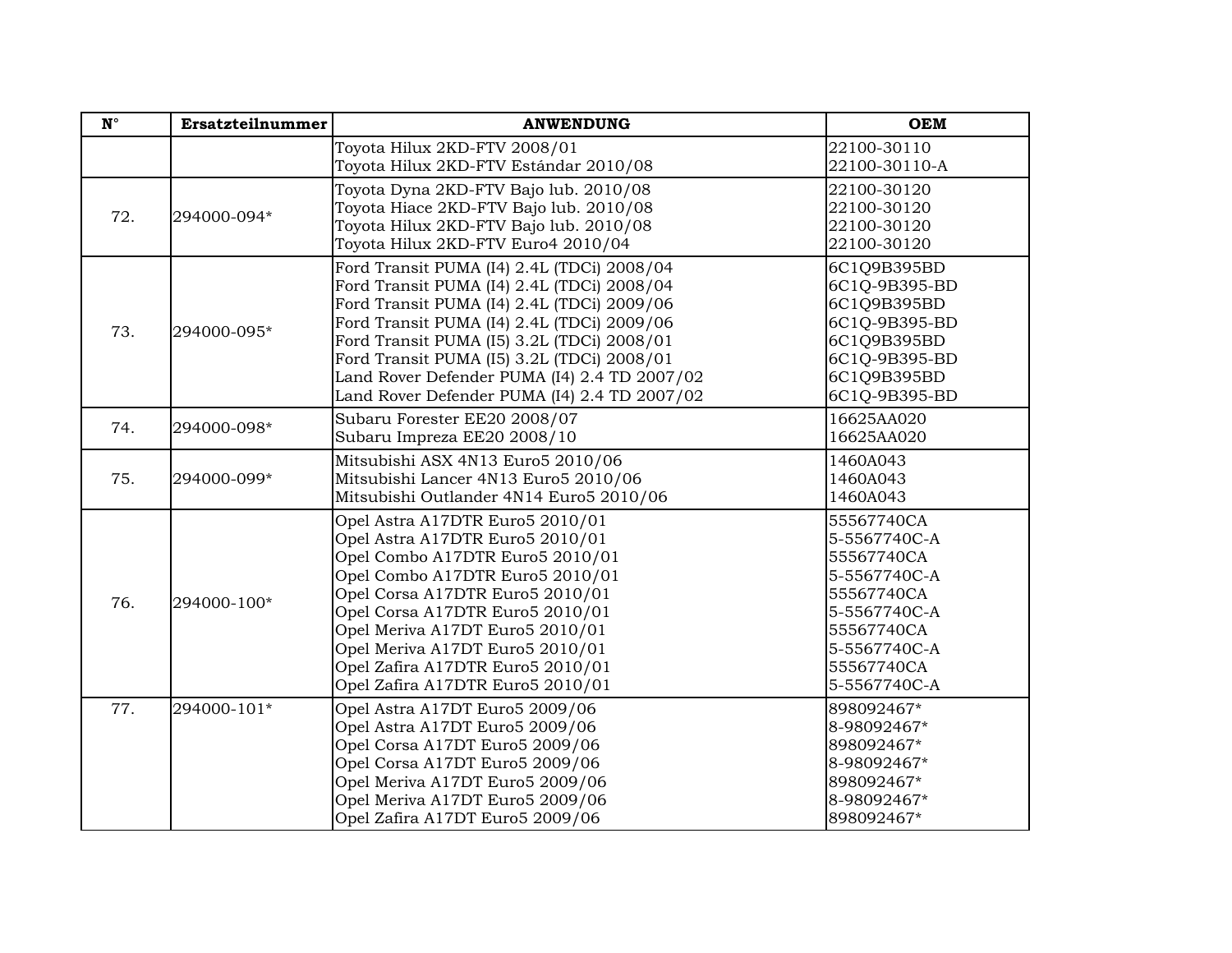| $\mathbf{N}^{\circ}$ | Ersatzteilnummer | <b>ANWENDUNG</b>                                                                                                                                                                                                                                                                                                                                                                                                                              | <b>OEM</b>                                                                                                                                                        |
|----------------------|------------------|-----------------------------------------------------------------------------------------------------------------------------------------------------------------------------------------------------------------------------------------------------------------------------------------------------------------------------------------------------------------------------------------------------------------------------------------------|-------------------------------------------------------------------------------------------------------------------------------------------------------------------|
|                      |                  | Opel Zafira A17DT Euro5 2009/06                                                                                                                                                                                                                                                                                                                                                                                                               | 8-98092467*                                                                                                                                                       |
| 78.                  | 294000-102*      | Toyota Auris 1AD-FTV 81kW 2011/01<br>Toyota Auris 2AD-FHV 130kW 2011/01<br>Toyota Avensis 1AD-FTV 81kW 2011/01<br>Toyota Avensis 2AD-FHV 130kW 2011/01<br>Toyota Corolla 1AD-FTV 81kW 2011/01<br>Toyota Corolla 2AD-FHV 130kW 2011/01<br>Toyota Corolla Verso 1AD-FTV 81kW 2011/01<br>Toyota Corolla Verso 2AD-FHV 130kW 2011/01<br>Toyota RAV4 1AD-FTV 81kW 2011/01<br>Toyota RAV4 2AD-FHV 130kW 2011/01<br>Toyota RAV4 2AD-FHV DPNR 2009/01 | 22100-0R050<br>22100-0R050<br>22100-0R050<br>22100-0R050<br>22100-0R050<br>22100-0R050<br>22100-0R050<br>22100-0R050<br>22100-0R050<br>22100-0R050<br>22100-0R050 |
|                      |                  | Toyota RAV4 2AD-FTV DPF (CCO) 2009/01                                                                                                                                                                                                                                                                                                                                                                                                         | 22100-0R050                                                                                                                                                       |
| 79.                  | 294000-104*      | Toyota Hiace 2KD-FTV 2006/09<br>Toyota Hilux 2KD-FTV 2006/09                                                                                                                                                                                                                                                                                                                                                                                  | 22100-30040<br>22100-30040                                                                                                                                        |
| 80.                  | 294000-108*      | Subaru Forester EE20 2010/12<br>Subaru Impreza EE20 2010/12<br>Subaru Legacy EE20 2010/01<br>Subaru Outback EE20 2010/06                                                                                                                                                                                                                                                                                                                      | 16625AA030<br>16625AA030<br>16625AA030<br>16625AA030                                                                                                              |
| 81.                  | 294000-110*      | Toyota Land Cruiser 1KD-FTV Euro4 2010/04                                                                                                                                                                                                                                                                                                                                                                                                     | 22100-30140                                                                                                                                                       |
| 82.                  | 294000-119*      | Isuzu Foward 4HK1 5.2L 2009/05<br>Isuzu Foward 4HK1 5.2L 2009/05                                                                                                                                                                                                                                                                                                                                                                              | 8973865574<br>8-97386557-4                                                                                                                                        |
| 83.                  | 294000-120*      | Isuzu N-Series 4JJ1 3.0L 2010/06<br>Isuzu N-Series 4JJ1 3.0L 2010/06                                                                                                                                                                                                                                                                                                                                                                          | 8973815552<br>8-97381555-2                                                                                                                                        |
| 84.                  | 294000-121*      | Isuzu D-Max/Rodeo 4JJ1 3.0L 2009/05<br>Isuzu D-Max/Rodeo 4JJ1 3.0L 2009/05<br>Isuzu D-Max/Rodeo 4JK1 2.5L 2009/05<br>Isuzu D-Max/Rodeo 4JK1 2.5L 2009/05                                                                                                                                                                                                                                                                                      | 8973113739<br>8-97311373-9<br>8973113739<br>8-97311373-9                                                                                                          |
| 85.                  | 294000-122*      | Nissan Murano YD25 Euro5 2010/02<br>Nissan Murano YD25 Euro5 2010/02<br>Nissan Navara YD25 Euro5 2010/01<br>Nissan Navara YD25 Euro5 2010/01<br>Nissan Pathfinder YD25 Euro5 2010/01<br>Nissan Pathfinder YD25 Euro5 2010/01                                                                                                                                                                                                                  | 167005X00*<br>16700-5X00*<br>167005X00*<br>16700-5X00*<br>167005X00*<br>16700-5X00*                                                                               |
| 86.                  | 294000-128*      | Lexus IS200 2AD-FHV 110kW Euro5 2010/10                                                                                                                                                                                                                                                                                                                                                                                                       | 221000R060                                                                                                                                                        |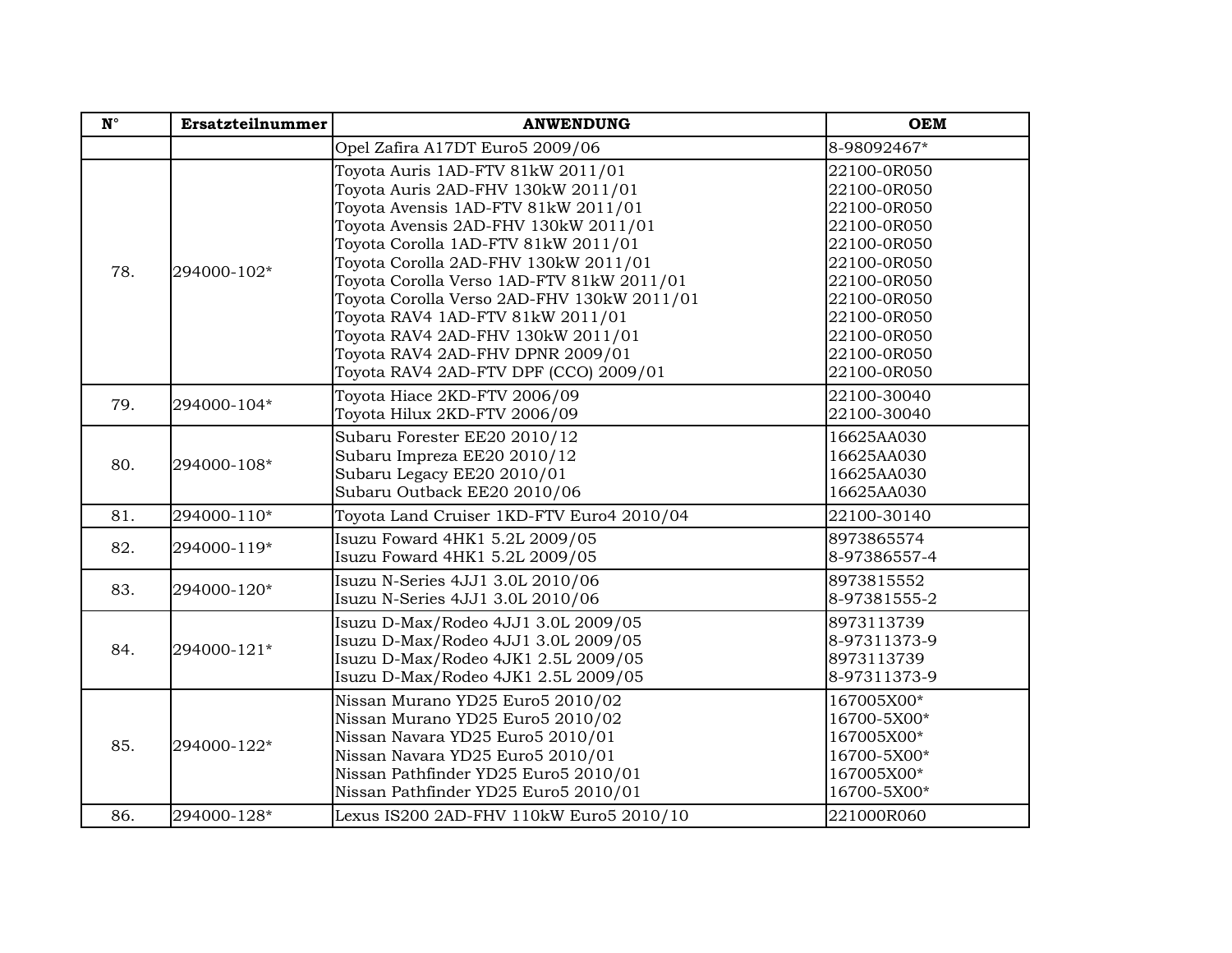| $N^{\circ}$ | Ersatzteilnummer | <b>ANWENDUNG</b>                           | <b>OEM</b>   |
|-------------|------------------|--------------------------------------------|--------------|
|             |                  | Lexus IS200 2AD-FHV 110kW Euro5 2010/10    | 22100-0R060  |
|             |                  | Lexus IS220 2AD-FHV 130kW Euro5 2010/10    | 221000R060   |
|             |                  | Lexus IS220 2AD-FHV 130kW Euro5 2010/10    | 22100-0R060  |
|             |                  | Toyota Dyna 1KD-FTV Euro5 2010/10          | 22100-30150  |
| 87.         | 294000-131*      | Toyota Hiace 1KD-FTV Euro5 2010/10         | 22100-30150  |
|             |                  | Toyota Land Cruiser 1KD-FTV Euro5 2010/10  | 22100-30150  |
|             |                  | Toyota Dyna 1KD-FTV Euro5 2011/08          | 22100-30160  |
| 88.         | 294000-132*      | Toyota Hilux 1KD-FTV Euro5 2011/08         | 22100-30160  |
|             |                  | Toyota Hilux 2KD-FTV Euro5 2011/08         | 22100-30160  |
|             |                  | Isuzu D-Max/Rodeo 4JJ1 3.0L Euro5 2009/10  | 8981559880   |
| 89.         | 294000-140*      | Isuzu D-Max/Rodeo 4JJ1 3.0L Euro5 2009/10  | 8-98155988-0 |
|             |                  | Isuzu D-Max/Rodeo 4JK1 2.5L 2010/06        | 8981559880   |
|             |                  | Isuzu D-Max/Rodeo 4JK1 2.5L 2010/06        | 8-98155988-0 |
| 90.         | 294000-141*      | Kubota V6108 2010/03                       | 1G421-50501  |
| 91.         | 294000-146*      | Hino Dutro N04C 24V 2011/05                | 22100-E0560  |
|             |                  | Toyota Coaster (Hino) N04C 24V 2011/05     | 22100-E0560  |
| 92.         | 294000-152*      | Isuzu D-max / Rodeo 4JK1 Euro5 2011/11     | 8-98151213-0 |
|             | 294000-157*      | Lexus IS200 2AD-FHV 110kW Euro5 2011/01    | 221000R061   |
|             |                  | Lexus IS200 2AD-FHV 110kW Euro5 2011/01    | 22100-0R061  |
| 93.         |                  | Lexus IS220 2AD-FHV 130kW Euro4 2011/01    | 221000R061   |
|             |                  | Lexus IS220 2AD-FHV 130kW Euro4 2011/01    | 22100-0R061  |
|             |                  | Lexus IS220 2AD-FHV 2011/01                | 221000R061   |
|             |                  | Lexus IS220 2AD-FHV 2011/01                | 22100-0R061  |
|             |                  | Toyota Auris 1AD-FTV 90kW 2011/01          | 22100-0R070  |
|             |                  | Toyota Avensis 1AD-FTV 90kW 2011/01        | 22100-0R070  |
| 94.         | 294000-158*      | Toyota Avensis 2AD-FTV 110kW 2011/01       | 22100-0R070  |
|             |                  | Toyota Corolla 1AD-FTV 90kW 2011/01        | 22100-0R070  |
|             |                  | Toyota Corolla Verso 2AD-FTV 100kW 2011/01 | 22100-0R070  |
|             |                  | Toyota RAV4 2AD-FTV 2011/01                | 22100-0R070  |
| 95.         | 294000-160*      | Nissan Cabstar YD25 Euro5 2011/10          | 16700-LC10*  |
| 96.         | 294000-172*      | Kubota V3800DI 2011/11                     | 1J500-50501  |
| 97.         | 294000-173*      | Kubota V3800 2011/11                       | 1J500-50501  |
| 98.         | 294000-174*      | Kubota Construction Machine V6108 2011/11  | 1J520-50501  |
| 99.         | HU294000-006*    | Toyota Avensis 1CD-FTV 2003/09             | 22100-0G010  |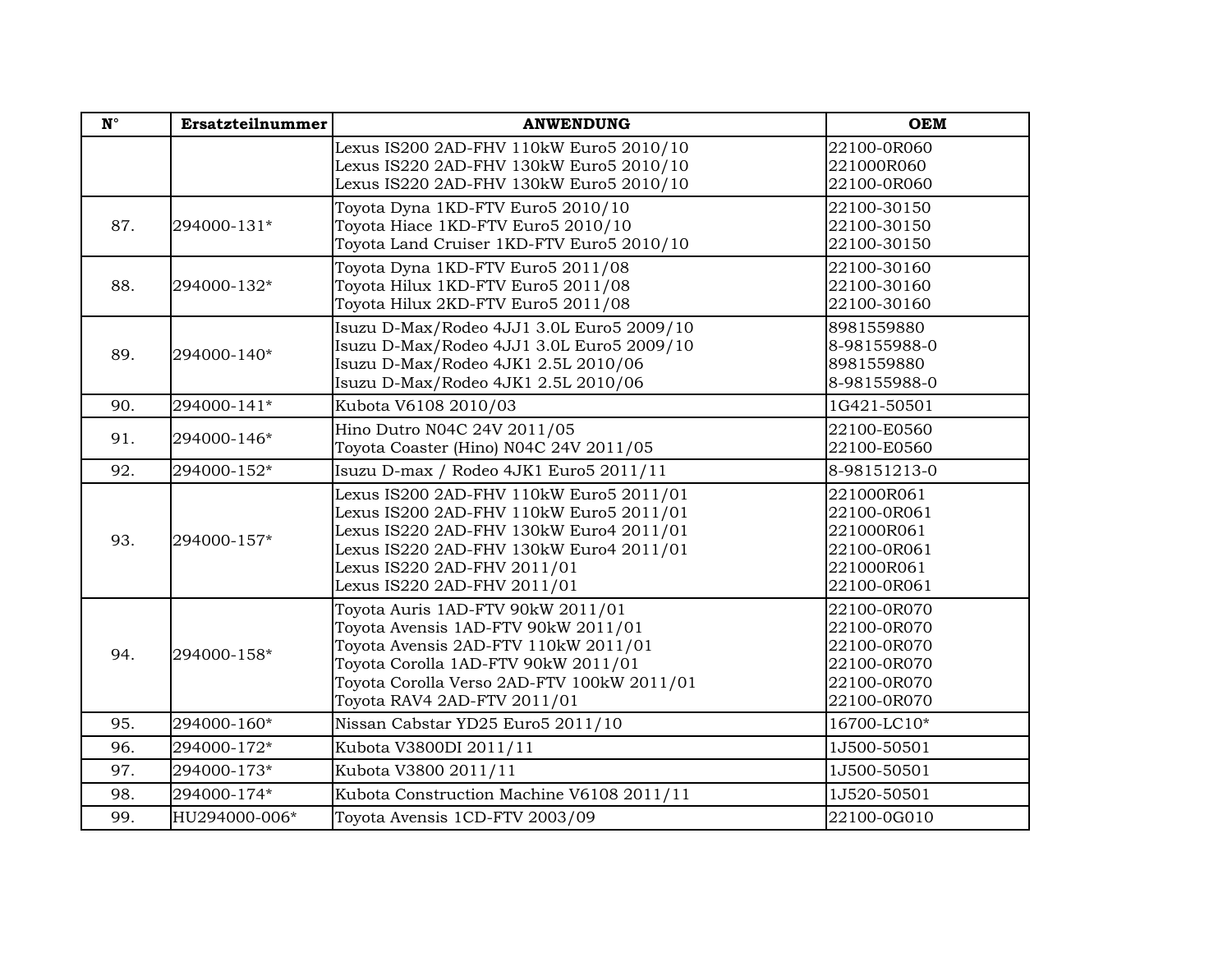| $\mathbf{N}^{\circ}$ | Ersatzteilnummer | <b>ANWENDUNG</b>                                                                                                                                                                                                                                                                                                                                                                                          | <b>OEM</b>                                                                                                                                         |
|----------------------|------------------|-----------------------------------------------------------------------------------------------------------------------------------------------------------------------------------------------------------------------------------------------------------------------------------------------------------------------------------------------------------------------------------------------------------|----------------------------------------------------------------------------------------------------------------------------------------------------|
|                      |                  | Toyota Avensis Verso 1CD-FTV 2003/09<br>Toyota Corolla 1CD-FTV 2003/09<br>Toyota Corolla Verso 1CD-FTV 2003/09                                                                                                                                                                                                                                                                                            | 22100-0G010<br>22100-0G010<br>22100-0G010                                                                                                          |
| 100.                 | HU294000-007*    | Opel Combo Z17DTH 2003/08<br>Opel Combo Z17DTH 2003/08<br>Opel Corsa Z17DTH 2003/08<br>Opel Corsa Z17DTH 2003/08<br>Opel Meriva Z17DTH 2003/08<br>Opel Meriva Z17DTH 2003/08                                                                                                                                                                                                                              | 897313862*<br>8-97313862*<br>897313862*<br>8-97313862*<br>897313862*<br>8-97313862*                                                                |
| 101.                 | HU294000-010*    | Toyota Avensis 1CD-FTV 2003/02<br>Toyota Avensis Verso 1CD-FTV 2003/02<br>Toyota Corolla 1CD-FTV 2003/02<br>Toyota Corolla Verso 1CD-FTV 2003/02                                                                                                                                                                                                                                                          | 22100-0G010<br>22100-0G010<br>22100-0G010<br>22100-0G010                                                                                           |
| 102.                 | HU294000-016*    | Nissan Almera (Tino) YD22 100kW 2004/01<br>Nissan Almera (Tino) YD22 100kW 2004/01<br>Nissan Almera (Tino) YD22 82kW 2004/01<br>Nissan Primera YD22 100kW 2004/01<br>Nissan Primera YD22 100kW 2004/01<br>Nissan Primera YD22 82kW 2004/01<br>Nissan Primera YD22 82kW 2004/01                                                                                                                            | 16700AW42*<br>16700-AW42*<br>16700-AW42*<br>16700AW42*<br>16700-AW42*<br>16700AW42*<br>16700-AW42*                                                 |
| 103.                 | HU294000-030*    | Toyota Auris 1AD-FTV 81kW 2007/01<br>Toyota Auris 2AD-FHV 130kW 2007/01<br>Toyota Avensis 1AD-FTV 81kW 2006/07<br>Toyota Avensis 2AD-FHV 130kW 2005/07<br>Toyota Corolla 1AD-FTV 81kW 2006/07<br>Toyota Corolla 2AD-FHV 130kW 2006/10<br>Toyota Corolla Verso 1AD-FTV 81kW 2006/07<br>Toyota Corolla Verso 2AD-FHV 130kW 2005/10<br>Toyota RAV4 1AD-FTV 81kW 2006/07<br>Toyota RAV4 2AD-FHV 130kW 2005/07 | 22100-0R020<br>22100-0R020<br>22100-0R020<br>22100-0R020<br>22100-0R020<br>22100-0R020<br>22100-0R020<br>22100-0R020<br>22100-0R020<br>22100-0R020 |
| 104.                 | HU294000-031*    | Toyota Auris 1AD-FTV 90kW 2007/01<br>Toyota Avensis 1AD-FTV 90kW 2006/07<br>Toyota Avensis 2AD-FTV 110kW 2005/07<br>Toyota Corolla 1AD-FTV 90kW 2006/07<br>Toyota Corolla Verso 2AD-FTV<br>Toyota Corolla Verso 2AD-FTV 100kW 2005/11                                                                                                                                                                     | 22100-0R010<br>22100-0R010<br>22100-0R010<br>22100-0R010<br>22100-0R010<br>22100-0R010                                                             |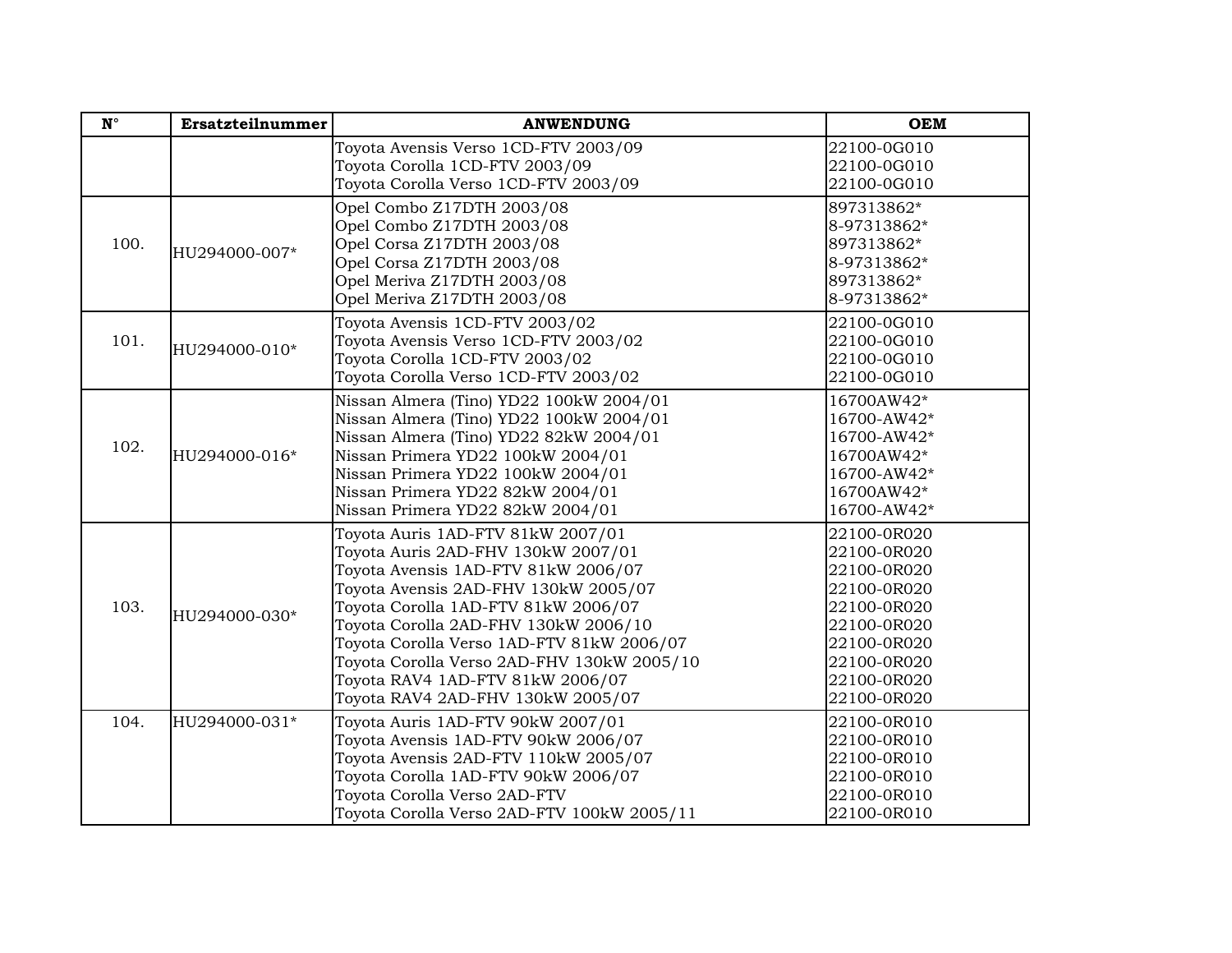| $\mathbf{N}^{\circ}$ | <b>Ersatzteilnummer</b> | <b>ANWENDUNG</b>                                                                                                                                                                                                                                                                                                                                                                                                                                                                                                                              | <b>OEM</b>                                                                                                                                                                                       |
|----------------------|-------------------------|-----------------------------------------------------------------------------------------------------------------------------------------------------------------------------------------------------------------------------------------------------------------------------------------------------------------------------------------------------------------------------------------------------------------------------------------------------------------------------------------------------------------------------------------------|--------------------------------------------------------------------------------------------------------------------------------------------------------------------------------------------------|
|                      |                         | Toyota RAV4 2AD-FTV<br>Toyota RAV4 2AD-FTV 100kW 2005/12                                                                                                                                                                                                                                                                                                                                                                                                                                                                                      | 22100-0R010<br>22100-0R010                                                                                                                                                                       |
| 105.                 | HU294000-032*           | Lexus IS220 2AD-FHV 130kW Euro4 2006/01<br>Lexus IS220 2AD-FHV 130kW Euro4 2006/01<br>Lexus IS220 2AD-FTV 130KW 2006/01                                                                                                                                                                                                                                                                                                                                                                                                                       | 221000R030<br>22100-0R030<br>22100-0R030                                                                                                                                                         |
| 106.                 | HU294000-037*           | Nissan Navara YD25 Euro3 2005/07<br>Nissan Navara YD25 Euro3 2005/07<br>Nissan Pathfinder YD25 Euro3 2005/03<br>Nissan Pathfinder YD25 Euro3 2005/03                                                                                                                                                                                                                                                                                                                                                                                          | 16700EB30*<br>16700-EB30*<br>16700EB30*<br>16700-EB30*                                                                                                                                           |
| 107.                 | HU294000-0400           | Citroën Jumper PUMA (I4) 2.2L (HDI) 2006/01<br>Citroën Jumper PUMA (I4) 2.2L (HDI) 2006/01<br>Citroen Jumper PUMA 2.2L (HDi) 2006/01<br>Fiat Ducato PUMA (I4) 2.2L (JTD) 2006/01<br>Fiat Ducato PUMA (I4) 2.2L (JTD) 2006/01<br>Fiat Ducato PUMA 2.2L (JTD) 2006/01<br>Ford Transit PUMA (I4) 2.2L (TDCi) 2006/01<br>Ford Transit PUMA (I4) 2.2L (TDCi) 2006/01<br>Ford Transit PUMA 2.2L (TDCi) 2006/01<br>Peugeot Boxer PUMA (I4) 2.2L (HDI) 2006/01<br>Peugeot Boxer PUMA (I4) 2.2L (HDI) 2006/01<br>Peugeot Boxer PUMA 2.2L (HDi) 2006/01 | 6C1Q9B395AB<br>6C1Q-9B395-AB<br>6C1Q-9B395-AB<br>6C1Q9B395AB<br>6C1Q-9B395-AB<br>6C1Q-9B395-AB<br>6C1Q9B395AB<br>6C1Q-9B395-AB<br>6C1Q-9B395-AB<br>6C1Q9B395AB<br>6C1Q-9B395-AB<br>6C1Q-9B395-AB |
| 108.                 | HU294000-0402           | Citroën Jumper PUMA (I4) 2.2L (HDI) 2007/02<br>Citroën Jumper PUMA (I4) 2.2L (HDI) 2007/02<br>Citroen Jumper PUMA 2.2L (HDi) 2007/02<br>Fiat Ducato PUMA (I4) 2.2L (JTD) 2007/02<br>Fiat Ducato PUMA (I4) 2.2L (JTD) 2007/02<br>Fiat Ducato PUMA 2,21 (JTD) 2007/02<br>Ford Transit PUMA (I4) 2.2L (TDCi) 2007/02<br>Ford Transit PUMA (I4) 2.2L (TDCi) 2007/02<br>Ford Transit PUMA 2.2L (TDCi) 2007/02<br>Peugeot Boxer PUMA (I4) 2.2L (HDI) 2007/02<br>Peugeot Boxer PUMA (I4) 2.2L (HDI) 2007/02<br>Peugeot Boxer PUMA 2.2L (HDi) 2007/02 | 6C1Q9B395AD<br>6C1Q-9B395-AD<br>6C1Q-9B395-AD<br>6C1Q9B395AD<br>6C1Q-9B395-AD<br>6C1Q-9B395-AD<br>6C1Q9B395AD<br>6C1Q-9B395-AD<br>6C1Q-9B395-AD<br>6C1Q9B395AD<br>6C1Q-9B395-AD<br>6C1Q-9B395-AD |
| 109.                 | HU294000-041*           | Ford Transit PUMA (I4) 2.4L (TDCi) 2006/01<br>Ford Transit PUMA (I4) 2.4L (TDCi) 2006/01<br>Ford Transit PUMA 2.4L (TDCi) 2006/01                                                                                                                                                                                                                                                                                                                                                                                                             | 6C1Q9B395BB<br>6C1Q-9B395-BB<br>6C1Q-9B395-BB                                                                                                                                                    |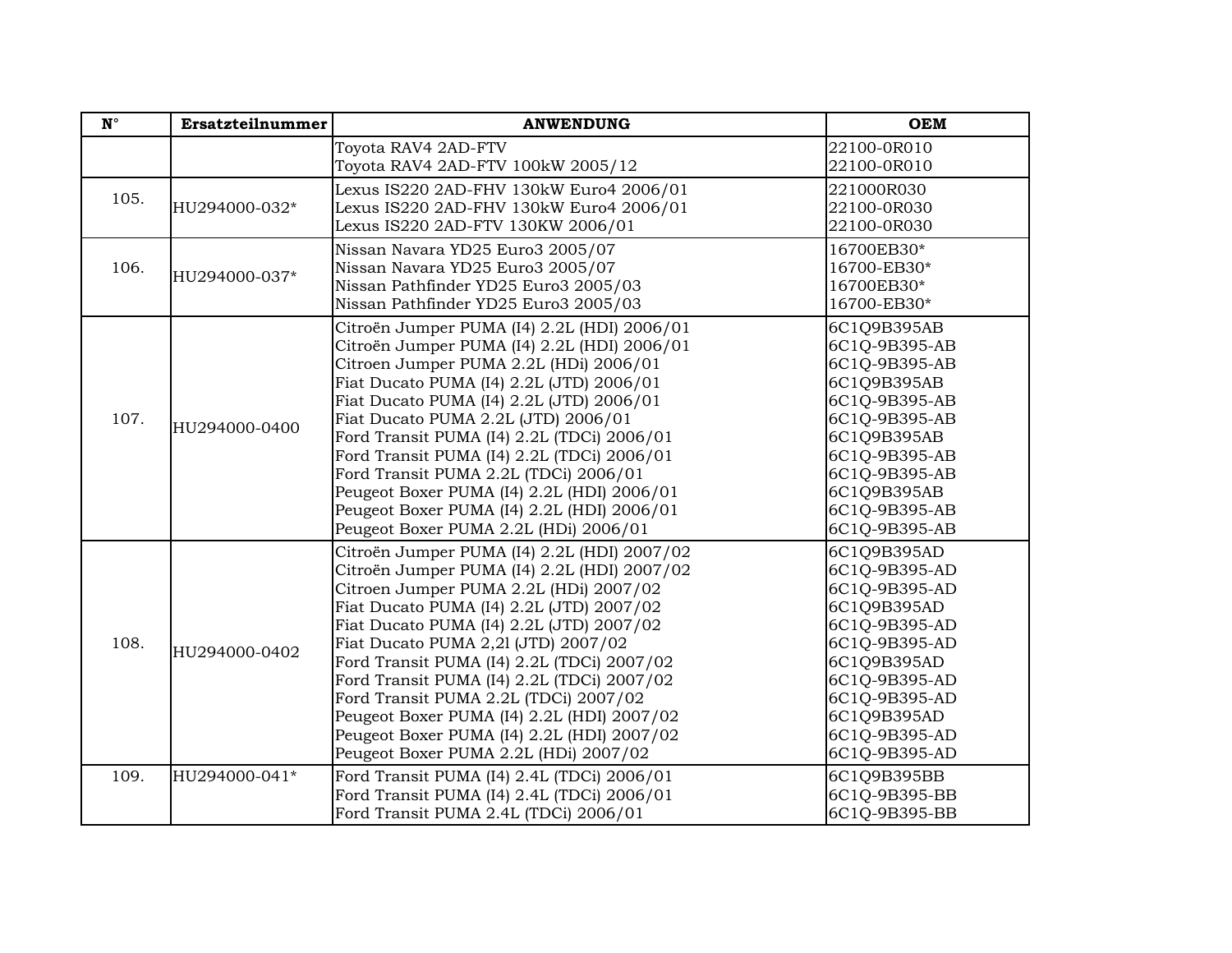| $\mathbf{N}^{\circ}$ | Ersatzteilnummer | <b>ANWENDUNG</b>                                                                                                                                                                                                                                                                                                                                                             | <b>OEM</b>                                                                                                                                         |
|----------------------|------------------|------------------------------------------------------------------------------------------------------------------------------------------------------------------------------------------------------------------------------------------------------------------------------------------------------------------------------------------------------------------------------|----------------------------------------------------------------------------------------------------------------------------------------------------|
|                      |                  | Land Rover Defender PUMA (I4) 2.4 TD 2006/01<br>Land Rover Defender PUMA (I4) 2.4 TD 2006/01<br>Land Rover Defender PUMA 2.4L 2.4TD 2006/01                                                                                                                                                                                                                                  | 6C1Q9B395BB<br>6C1Q-9B395-BB<br>6C1Q-9B395-BB                                                                                                      |
| 110.                 | HU294000-0501    | Opel Astra Z17DTJ - Z17DTR EURO4 2007/01<br>Opel Astra Z17DTJ Z17DTR Euro4 2007/01<br>Opel Astra Z17DTJ Z17DTR Euro4 2007/01<br>Opel Corsa Z17DTR Euro4 2007/01<br>Opel Corsa Z17DTR Euro4 2007/01<br>Opel Meriva Z17DT Euro4 2007/01<br>Opel Meriva Z17DT Euro4 2007/01<br>Opel Zafira Z17DTJ Euro4 2007/01<br>Opel Zafira Z17DTJ Euro4 2007/01                             | 8-97376269*<br>897376269*<br>8-97376269*<br>897376269*<br>8-97376269*<br>897376269*<br>8-97376269*<br>897376269*<br>8-97376269*                    |
| 111.                 | HU294000-0502    | Opel Astra Z17DTJ - Z17DTR EURO4 2007/01<br>Opel Astra Z17DTJ Z17DTR Euro4 2007/01<br>Opel Astra Z17DTJ Z17DTR Euro4 2007/01<br>Opel Corsa Z17DTR Euro4 2007/01<br>Opel Corsa Z17DTR Euro4 2007/01<br>Opel Meriva Z17DT Euro4 2007/01<br>Opel Meriva Z17DT Euro4 2007/01<br>Opel Zafira Z17DTJ Euro4 2007/01<br>Opel Zafira Z17DTJ Euro4 2007/01                             | 8-97376269*<br>897376269*<br>8-97376269*<br>897376269*<br>8-97376269*<br>897376269*<br>8-97376269*<br>897376269*<br>8-97376269*                    |
| 112.                 | HU294000-053*    | Nissan Cabstar YD25 Euro4 2006/10<br>Nissan Cabstar YD25 Euro4 2006/10<br>Nissan Navara YD25 Euro4 2006/10<br>Nissan Navara YD25 Euro4 2006/10<br>Nissan Pathfinder YD25 Euro4 2006/10<br>Nissan Pathfinder YD25 Euro4 2006/10                                                                                                                                               | 16700EC00*<br>16700-EC00*<br>16700EC00*<br>16700-EC00*<br>16700EC00*<br>16700-EC00*                                                                |
| 113.                 | HU294000-071*    | TOYOTA Auris 1AD-FTV 2009/01<br>Toyota Auris 1AD-FTV DPF (CCO) 2009/01<br>TOYOTA Auris 2AD-FHV 110KW<br>TOYOTA Auris 2AD-FHV 130KW<br>Toyota Auris 2AD-FHV DPNR A110kW<br>Toyota Auris 2AD-FHV DPNR M130kW<br>Toyota Avensis 1AD-FTV DPF (CCO) 2009/01<br>TOYOTA Avensis 1AD-FTV DPF 2009/01<br>TOYOTA Avensis 2AD-FHV 110kW 2009/01<br>TOYOTA Avensis 2AD-FHV 130kW 2009/01 | 22100-0R040<br>22100-0R040<br>22100-0R040<br>22100-0R040<br>22100-0R040<br>22100-0R040<br>22100-0R040<br>22100-0R040<br>22100-0R040<br>22100-0R040 |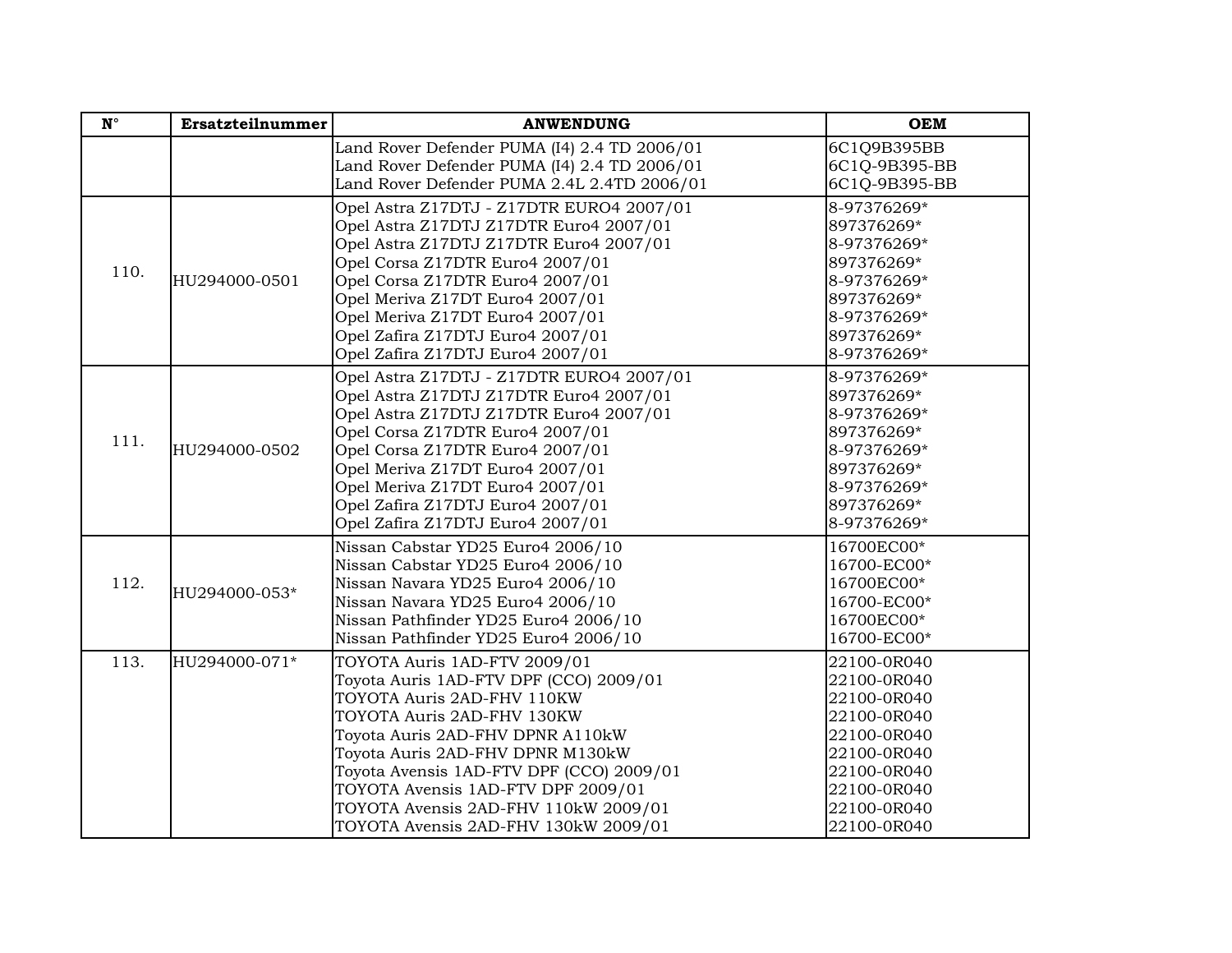| $\mathbf{N}^{\circ}$ | Ersatzteilnummer | <b>ANWENDUNG</b>                               | <b>OEM</b>  |
|----------------------|------------------|------------------------------------------------|-------------|
|                      |                  | Toyota Avensis 2AD-FHV DPNR A110kW 2009/01     | 22100-0R040 |
|                      |                  | Toyota Avensis 2AD-FHV DPNR M130kW 2009/01     | 22100-0R040 |
|                      |                  | Toyota Avensis 2AD-FTV DPF 2009/01             | 22100-0R040 |
|                      |                  | TOYOTA Corolla 1AD-FTV 2009/01                 | 22100-0R040 |
|                      |                  | Toyota Corolla 1AD-FTV DPF (CCO) 2009/01       | 22100-0R040 |
|                      |                  | Toyota Corolla Verso 1AD-FTV 2009/01           | 22100-0R040 |
|                      |                  | Toyota Corolla Verso 1AD-FTV DPF (CCO) 2009/01 | 22100-0R040 |
|                      |                  | Toyota Corolla Verso 2AD-FHV 2009/01           | 22100-0R040 |
|                      |                  | Toyota Corolla Verso 2AD-FHV DPF 2009/01       | 22100-0R040 |
|                      |                  | Toyota Corolla Verso 2AD-FHV DPNR 2009/01      | 22100-0R040 |
|                      |                  | Toyota Avensis 1CD-FTV 2008/01                 | 22100-0G011 |
| 114.                 | HU294000-085*    | Toyota Avensis Verso 1CD-FTV 2008/01           | 22100-0G011 |
|                      |                  | Toyota Corolla 1CD-FTV 2008/01                 | 22100-0G011 |
|                      |                  | Toyota Corolla Verso 1CD-FTV 2008/01           | 22100-0G011 |
|                      |                  | Toyota Auris 1AD-FTV 81kW 2008/01              | 22100-0R021 |
|                      |                  | Toyota Auris 2AD-FHV 130kW 2008/01             | 22100-0R021 |
|                      |                  | Toyota Avensis 1AD-FTV 81kW 2008/01            | 22100-0R021 |
|                      | HU294000-086*    | Toyota Avensis 2AD-FHV 130kW 2008/01           | 22100-0R021 |
|                      |                  | Toyota Corolla 1AD-FTV 81kW 2008/01            | 22100-0R021 |
| 115.                 |                  | Toyota Corolla 2AD-FHV 130kW 2008/01           | 22100-0R021 |
|                      |                  | Toyota Corolla Verso 1AD-FTV 81kW 2008/01      | 22100-0R021 |
|                      |                  | Toyota Corolla Verso 2AD-FHV 130kW 2008/01     | 22100-0R021 |
|                      |                  | Toyota Corolla Verso 2AD-FTV 2008/01           | 22100-0R021 |
|                      |                  | Toyota RAV4 1AD-FTV 81kW 2008/01               | 22100-0R021 |
|                      |                  | Toyota RAV4 2AD-FHV 130kW 2008/01              | 22100-0R021 |
|                      |                  | Toyota RAV4 2AD-FTV 2008/01                    | 22100-0R021 |
|                      |                  | Toyota Auris 1AD-FTV 90kW 2008/01              | 22100-0R011 |
|                      |                  | Toyota Avensis 1AD-FTV 90kW 2008/01            | 22100-0R011 |
| 116.                 |                  | Toyota Avensis 2AD-FTV 110kW 2008/01           | 22100-0R011 |
|                      | HU294000-087*    | Toyota Corolla 1AD-FTV 90kW 2008/01            | 22100-0R011 |
|                      |                  | Toyota Corolla Verso 2AD-FTV 100kW 2008/01     | 22100-0R011 |
|                      |                  | Toyota Corolla Verso 2AD-FTV 2008/01           | 22100-0R011 |
|                      |                  | Toyota RAV4 2AD-FTV 2008/01                    | 22100-0R011 |
| 117.                 |                  | Lexus IS220 2AD-FHV 130kW Euro4 2008/01        | 221000R031  |
|                      | HU294000-088*    | Lexus IS220 2AD-FHV 130kW Euro4 2008/01        | 22100-0R031 |
|                      |                  | Lexus IS220 2AD-FTV 130KW 2008/01              | 22100-0R031 |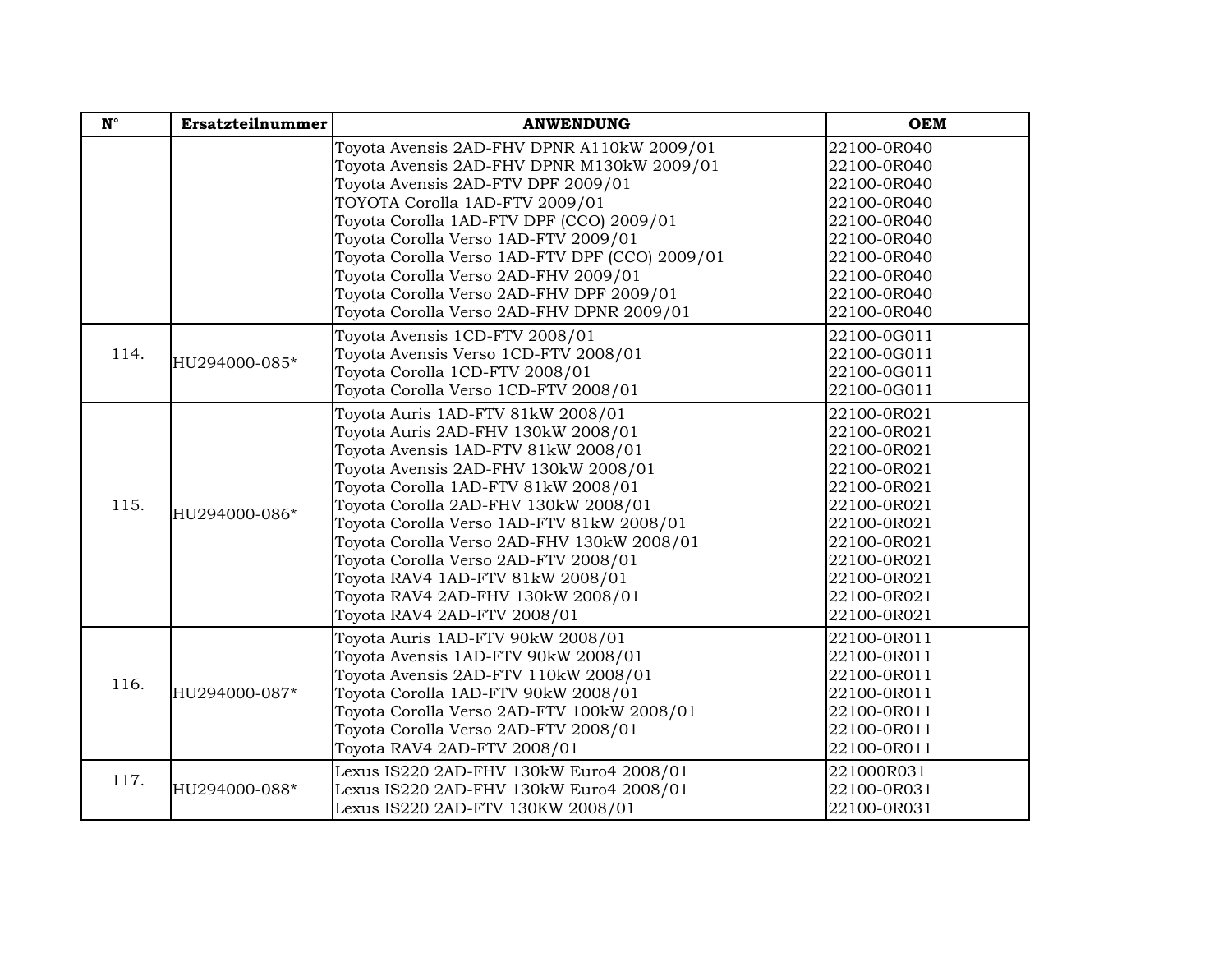| $\mathbf{N}^\circ$ | Ersatzteilnummer | <b>ANWENDUNG</b>                                                                                                                                                                                                                                                                                                                                                                                                                                                                                                                                           | <b>OEM</b>                                                                                                                                                                                       |
|--------------------|------------------|------------------------------------------------------------------------------------------------------------------------------------------------------------------------------------------------------------------------------------------------------------------------------------------------------------------------------------------------------------------------------------------------------------------------------------------------------------------------------------------------------------------------------------------------------------|--------------------------------------------------------------------------------------------------------------------------------------------------------------------------------------------------|
| 118.               | HU294000-095*    | Ford Transit PUMA (I4) 2.4L (TDCi) 2008/04<br>Ford Transit PUMA (I4) 2.4L (TDCi) 2008/04<br>Ford Transit PUMA (I4) 2.4L (TDCi) 2009/06<br>Ford Transit PUMA (I4) 2.4L (TDCi) 2009/06<br>Ford Transit PUMA (I5) 3.2L (TDCi) 2008/01<br>Ford Transit PUMA (I5) 3.2L (TDCi) 2008/01<br>Ford Transit PUMA 2.4L (TDCi) 2008/04<br>Ford Transit PUMA 3.2L (TDCi) 2008/01<br>Ford Transit PUMA 3.2L (TDCi) 2009/06<br>Land Rover Defender PUMA (I4) 2.4 TD 2007/02<br>Land Rover Defender PUMA (I4) 2.4 TD 2007/02<br>Land Rover Defender PUMA 2.4L 2.4TD 2007/02 | 6C1Q9B395BD<br>6C1Q-9B395-BD<br>6C1Q9B395BD<br>6C1Q-9B395-BD<br>6C1Q9B395BD<br>6C1Q-9B395-BD<br>6C1Q-9B395-BD<br>6C1Q-9B395-BD<br>6C1Q-9B395-BD<br>6C1Q9B395BD<br>6C1Q-9B395-BD<br>6C1Q-9B395-BD |
| 119.               | HU294000-100*    | Opel Astra A17DTR Euro5 2010/01<br>Opel Astra A17DTR Euro5 2010/01<br>Opel Combo A17DTR Euro5 2010/01<br>Opel Combo A17DTR Euro5 2010/01<br>Opel Corsa A17DTR Euro5 2010/01<br>Opel Corsa A17DTR Euro5 2010/01<br>Opel Meriva A17DT Euro5 2010/01<br>Opel Meriva A17DT Euro5 2010/01<br>Opel Zafira A17DTR Euro5 2010/01<br>Opel Zafira A17DTR Euro5 2010/01                                                                                                                                                                                               | 55567740CA<br>5-5567740C-A<br>55567740CA<br>5-5567740C-A<br>55567740CA<br>5-5567740C-A<br>55567740CA<br>5-5567740C-A<br>55567740CA<br>5-5567740C-A                                               |
| 120.               | HU294000-101*    | Opel Astra A17DT Euro5 2009/06<br>Opel Astra A17DT Euro5 2009/06<br>Opel Corsa A17DT Euro5 2009/06<br>Opel Corsa A17DT Euro5 2009/06<br>Opel Meriva A17DT Euro5 2009/06<br>Opel Meriva A17DT Euro5 2009/06<br>Opel Zafira A17DT Euro5 2009/06<br>Opel Zafira A17DT Euro5 2009/06                                                                                                                                                                                                                                                                           | 898092467*<br>8-98092467*<br>898092467*<br>8-98092467*<br>898092467*<br>8-98092467*<br>898092467*<br>8-98092467*                                                                                 |
| 121.               | HU294000-102*    | Toyota Auris 1AD-FTV 81kW 2011/01<br>Toyota Auris 2AD-FHV 130kW 2011/01<br>Toyota Avensis 1AD-FTV 81kW 2011/01<br>Toyota Avensis 2AD-FHV 130kW 2011/01<br>Toyota Corolla 1AD-FTV 81kW 2011/01<br>Toyota Corolla 2AD-FHV 130kW 2011/01<br>Toyota Corolla Verso 1AD-FTV 81kW 2011/01                                                                                                                                                                                                                                                                         | 22100-0R050<br>22100-0R050<br>22100-0R050<br>22100-0R050<br>22100-0R050<br>22100-0R050<br>22100-0R050                                                                                            |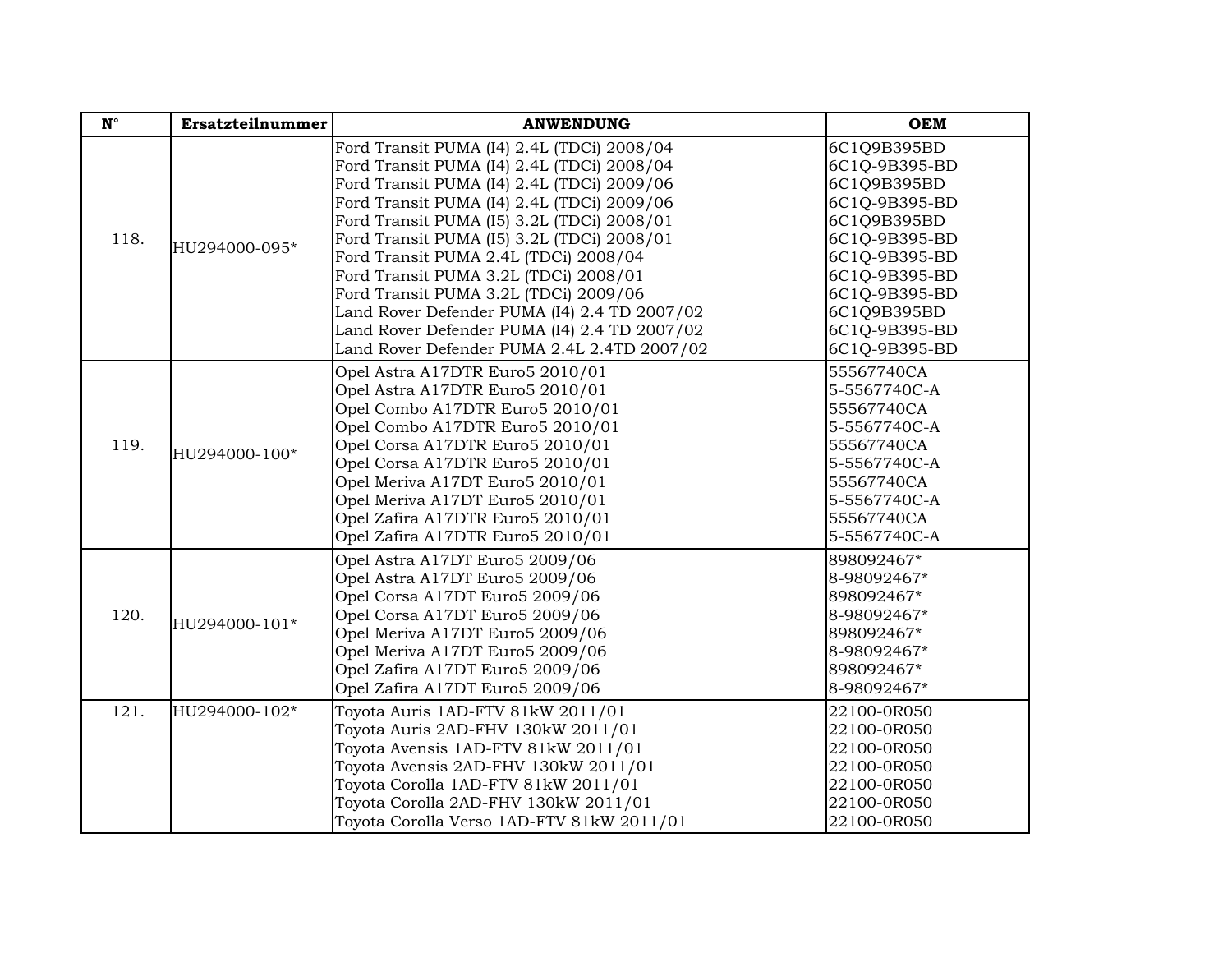| $\mathbf{N}^{\circ}$ | Ersatzteilnummer | <b>ANWENDUNG</b>                                                                                                                                                                                                                           | <b>OEM</b>                                                                               |
|----------------------|------------------|--------------------------------------------------------------------------------------------------------------------------------------------------------------------------------------------------------------------------------------------|------------------------------------------------------------------------------------------|
|                      |                  | Toyota Corolla Verso 2AD-FHV 130kW 2011/01<br>Toyota RAV4 1AD-FTV 81kW 2011/01<br>Toyota RAV4 2AD-FHV 130kW 2011/01<br>Toyota RAV4 2AD-FHV DPNR 2009/01<br>Toyota RAV4 2AD-FTV DPF (CCO) 2009/01<br>Toyota RAV4 2AD-FTV DPF 2009/01        | 22100-0R050<br>22100-0R050<br>22100-0R050<br>22100-0R050<br>22100-0R050<br>22100-0R050   |
| 122.                 | HU294000-122*    | Nissan Murano YD25 Euro5 2010/02<br>Nissan Murano YD25 Euro5 2010/02<br>Nissan Navara YD25 Euro5 2010/01<br>Nissan Navara YD25 Euro5 2010/01<br>Nissan Pathfinder YD25 Euro5 2010/01<br>Nissan Pathfinder YD25 Euro5 2010/01               | 167005X00*<br>16700-5X00*<br>167005X00*<br>16700-5X00*<br>167005X00*<br>16700-5X00*      |
| 123.                 | HU294000-128*    | Lexus IS200 2AD-FHV 110kW Euro5 2010/10<br>Lexus IS200 2AD-FHV 110kW Euro5 2010/10<br>Lexus IS220 2AD-FHV 130kW Euro5 2010/10<br>Lexus IS220 2AD-FHV 130kW Euro5 2010/10                                                                   | 221000R060<br>22100-0R060<br>221000R060<br>22100-0R060                                   |
| 124.                 | HU294000-157*    | Lexus IS200 2AD-FHV 110kW Euro5 2011/01<br>Lexus IS200 2AD-FHV 110kW Euro5 2011/01<br>Lexus IS220 2AD-FHV 130kW Euro4 2011/01<br>Lexus IS220 2AD-FHV 130kW Euro4 2011/01<br>Lexus IS220 2AD-FHV 2011/01<br>Lexus IS220 2AD-FHV 2011/01     | 221000R061<br>22100-0R061<br>221000R061<br>22100-0R061<br>221000R061<br>22100-0R061      |
| 125.                 | HU294000-158*    | Toyota Auris 1AD-FTV 90kW 2011/01<br>Toyota Avensis 1AD-FTV 90kW 2011/01<br>Toyota Avensis 2AD-FTV 110kW 2011/01<br>Toyota Corolla 1AD-FTV 90kW 2011/01<br>Toyota Corolla Verso 2AD-FTV 100kW 2011/01<br>Toyota RAV4 2AD-FTV 2011/01       | 22100-0R070<br>22100-0R070<br>22100-0R070<br>22100-0R070<br>22100-0R070<br>22100-0R070   |
| 126.                 | HU294000-160*    | Nissan Cabstar YD25 Euro5 2011/10                                                                                                                                                                                                          | 16700-LC10#                                                                              |
| 127.                 | SM294000-023*    | Isuzu D-max / Rodeo 4JJ1 3.0L 2007/01<br>Isuzu D-max / Rodeo 4JK1 2.5L 2007/01<br>Isuzu D-Max/Rodeo 4JJ1 3.0L 2007/01<br>Isuzu D-Max/Rodeo 4JJ1 3.0L 2007/01<br>Isuzu D-Max/Rodeo 4JK1 2.5L 2007/01<br>Isuzu D-Max/Rodeo 4JK1 2.5L 2007/01 | 8-97311373-*<br>8-97311373-*<br>8973113737<br>8-97311373-7<br>8973113737<br>8-97311373-7 |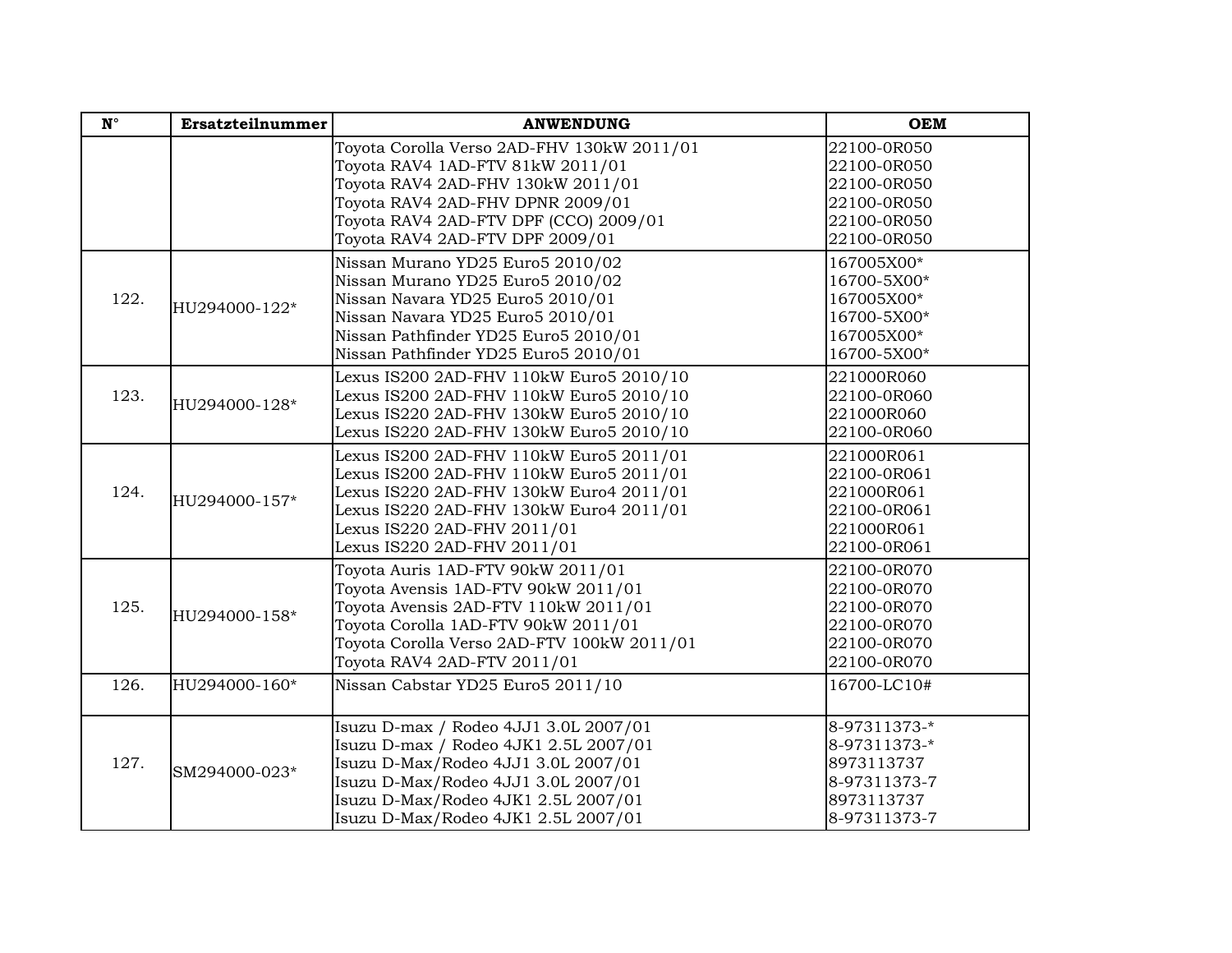| $\mathbf{N}^{\circ}$ | Ersatzteilnummer | <b>ANWENDUNG</b>                                                                                                                                                                                                                                                   | <b>OEM</b>                                                                                            |
|----------------------|------------------|--------------------------------------------------------------------------------------------------------------------------------------------------------------------------------------------------------------------------------------------------------------------|-------------------------------------------------------------------------------------------------------|
| 128.                 | SM294000-033*    | Mitsubishi L200 4D56 Euro4 2006/02                                                                                                                                                                                                                                 | 1460A001                                                                                              |
| 129.                 | SM294000-0333    | Mitsubishi L200 4D56 DI-DC High Power 2009/01                                                                                                                                                                                                                      | 1460A047                                                                                              |
| 130.                 | SM294000-034*    | Mitsubishi Pajero/Montero 4M41 Euro4 2006/12                                                                                                                                                                                                                       | 1460A003                                                                                              |
| 131.                 | SM294000-035*    | Toyota Hiace 2KD-FTV 2005/07<br>Toyota Hilux 2KD-FTV 2005/07                                                                                                                                                                                                       | 22100-0L020<br>22100-0L020                                                                            |
| 132.                 | SM294000-044*    | Toyota Hilux 2KD-FTV 2004/06                                                                                                                                                                                                                                       | 22100-0L030                                                                                           |
| 133.                 | SM294000-051*    | Toyota Hiace 2KD-FTV 2005/08<br>Toyota Hilux 2KD-FTV 2005/08                                                                                                                                                                                                       | 22100-30070<br>22100-30070                                                                            |
| 134.                 | SM294000-052*    | Toyota Hilux 2KD-FTV 2004/06                                                                                                                                                                                                                                       | 22100-30080                                                                                           |
| 135.                 | SM294000-064*    | Mitsubishi L200 4D56 Euro3 2007/03                                                                                                                                                                                                                                 | 1460A019                                                                                              |
| 136.                 | SM294000-066*    | Mitsubishi Pajero Sport 4M41 R/U 2009/01<br>Mitsubishi Pajero Sport 4M41 Russia/Ukraine 2007/03<br>Mitsubishi Pajero/Montero 4M41 Euro3 2007/03                                                                                                                    | 1460A022<br>1460A022<br>1460A022                                                                      |
| 137.                 | SM294000-089*    | Toyota Hilux 2KD-FTV 2008/01                                                                                                                                                                                                                                       | 22100-0L050                                                                                           |
| 138.                 | SM294000-090*    | Toyota Dyna 2KD-FTV Estándar 2010/08<br>Toyota Hiace 1KD-FTV Euro4 2010/04<br>Toyota Hiace 2KD-FTV 2008/01<br>Toyota Hiace 2KD-FTV Estándar 2010/08<br>Toyota Hilux 1KD-FTV Euro4 2010/04<br>Toyota Hilux 2KD-FTV 2008/01<br>Toyota Hilux 2KD-FTV Estándar 2010/08 | 22100-0L060<br>22100-0L060<br>22100-0L060<br>22100-0L060<br>22100-0L060<br>22100-0L060<br>22100-0L060 |
| 139.                 | SM294000-091*    | Toyota Dyna 2KD-FTV Bajo lub. 2010/08<br>Toyota Hiace 2KD-FTV Bajo lub. 2010/08<br>Toyota Hilux 2KD-FTV Bajo lub. 2010/08<br>Toyota Hilux 2KD-FTV Euro4 2010/04                                                                                                    | 22100-0L070-A<br>22100-0L070-A<br>22100-0L070-A<br>22100-0L070                                        |
| 140.                 | SM294000-093*    | Toyota Hiace 2KD-FTV 2008/01<br>Toyota Hilux 2KD-FTV 2008/01                                                                                                                                                                                                       | 22100-30110<br>22100-30110                                                                            |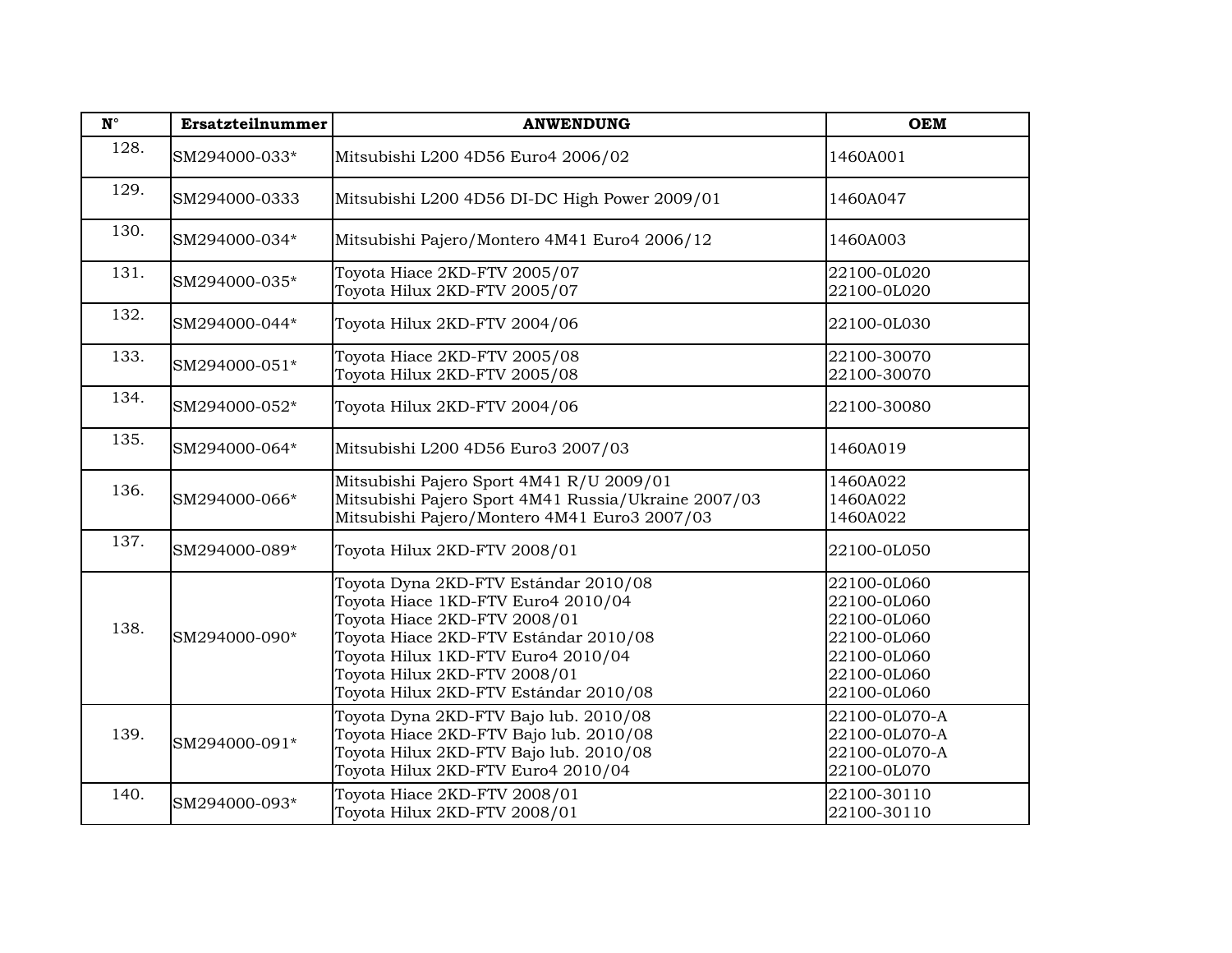| $\mathbf{N}^{\circ}$ | Ersatzteilnummer | <b>ANWENDUNG</b>                                                                                                                                                                         | <b>OEM</b>                                               |  |  |
|----------------------|------------------|------------------------------------------------------------------------------------------------------------------------------------------------------------------------------------------|----------------------------------------------------------|--|--|
| 141.                 | SM294000-107*    | Mitsubishi Pajero/Montero 4M41 DI-DC High Power 2009/01                                                                                                                                  | 1460A040                                                 |  |  |
| 142.                 | SM294000-121*    | Isuzu D-Max/Rodeo 4JJ1 3.0L 2009/05<br>Isuzu D-Max/Rodeo 4JJ1 3.0L 2009/05<br>Isuzu D-Max/Rodeo 4JK1 2.5L 2009/05<br>Isuzu D-Max/Rodeo 4JK1 2.5L 2009/05                                 | 8973113739<br>8-97311373-9<br>8973113739<br>8-97311373-9 |  |  |
| 143.                 | SM294000-124*    | Mitsubishi L200 4D56 Euro3 2010/01<br>Mitsubishi L200 4D56 Euro4 2010/01                                                                                                                 | 1460A057<br>1460A057                                     |  |  |
| 144.                 | SM294000-125*    | Mitsubishi Pajero Sport 4M41 R/U 2010/01<br>Mitsubishi Pajero Sport 4M41 Russia/Ukraine 2010/01<br>Mitsubishi Pajero/Montero 4M41 Euro3 2010/01                                          | 1460A058<br>1460A058<br>1460A058                         |  |  |
| 145.                 | SM294000-126*    | Mitsubishi Pajero/Montero 4M41 DI-DC High Power 2010/01                                                                                                                                  | 1460A059                                                 |  |  |
| 146.                 | SM294000-136*    | Mitsubishi Pajero Sport 4M41 Russia/Ukraine 2010/06<br>Mitsubishi Pajero/Montero 2010/10<br>Mitsubishi Pajero/Montero 4M41 Euro3 2010/06<br>Mitsubishi Pajero/Montero 4M41 Euro4 2010/06 | 1460A052<br>1460A052<br>1460A052<br>1460A052             |  |  |
| 147.                 | SM294000-137*    | Mitsubishi L200 4D56 DI-DC High Power 2010/06<br>Mitsubishi L200 4D56 Euro3 2010/06<br>Mitsubishi L200 4D56 Euro4 2010/06                                                                | 1460A053<br>1460A053<br>1460A053                         |  |  |
| 148.                 | SM294000-140*    | Isuzu D-Max/Rodeo 4JJ1 3.0L Euro5 2009/10<br>Isuzu D-Max/Rodeo 4JJ1 3.0L Euro5 2009/10<br>Isuzu D-Max/Rodeo 4JK1 2.5L 2010/06<br>Isuzu D-Max/Rodeo 4JK1 2.5L 2010/06                     | 8981559880<br>8-98155988-0<br>8981559880<br>8-98155988-0 |  |  |
| 149.                 | SM294000-152*    | Isuzu D-max / Rodeo 4JK1 Euro5 2011/11                                                                                                                                                   | 8-98151213-0                                             |  |  |
|                      | HP4              |                                                                                                                                                                                          |                                                          |  |  |
| 154.                 | 294050-001*      | Hino Truck J09C 2003/05<br>Hino Truck J09C 2003/05                                                                                                                                       | 22100E0270<br>22100-E0270                                |  |  |
| 155.                 | 294050-006*      | John Deere Tractor S450 2006/02<br>John Deere Tractor S450 2008/08                                                                                                                       | RE534165<br>RE534165                                     |  |  |
| 156.                 | 294050-010*      | Isuzu N-Series 6HK1 7.8L 2007/01<br>Isuzu N-Series 6HK1 7.8L 2007/01                                                                                                                     | 1156035081<br>1-15603508-1                               |  |  |
| 157.                 | 294050-020*      | Hyundai Mega Truck 5.9L Euro4 2008/02                                                                                                                                                    | 3310052000                                               |  |  |